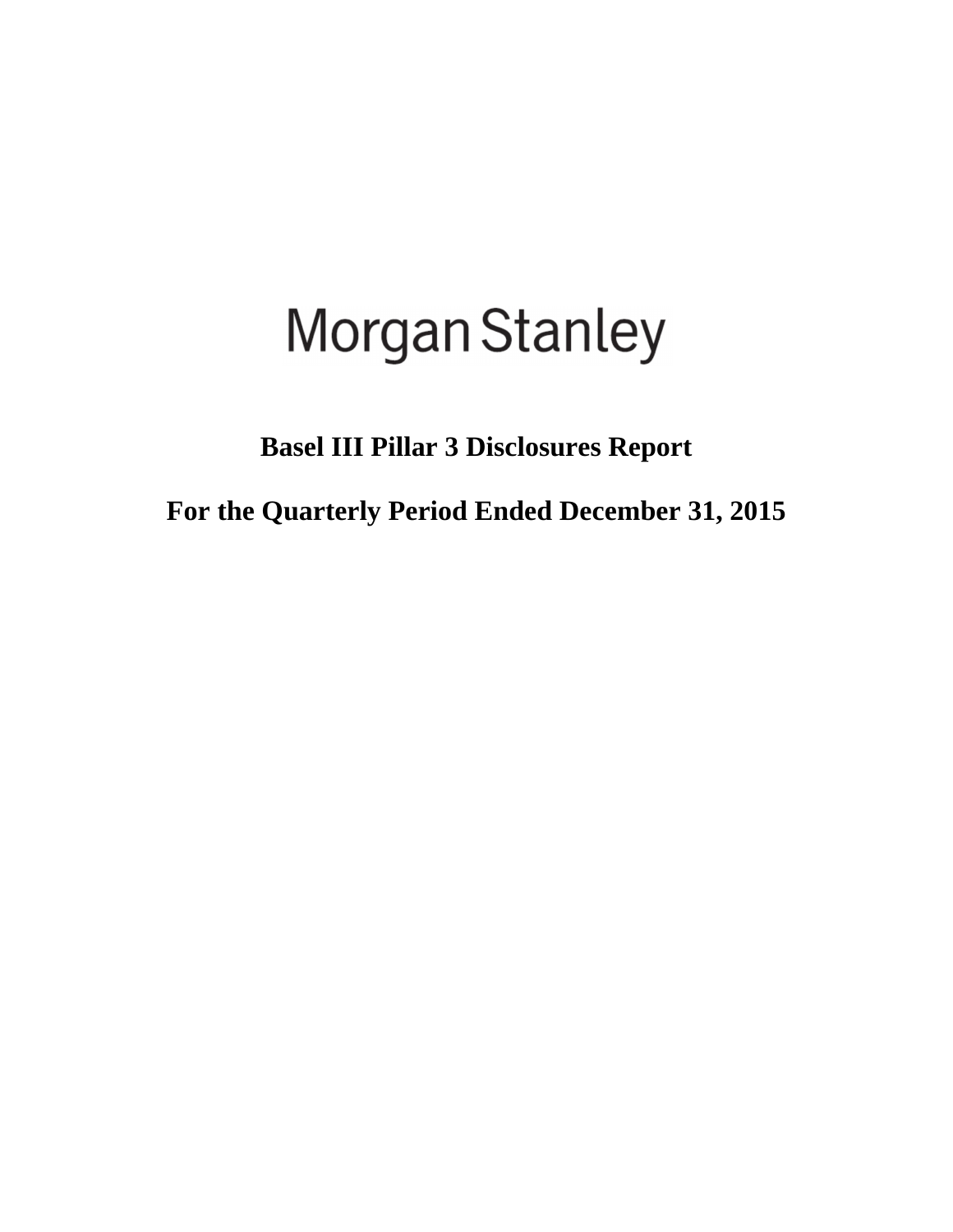# Morgan Stanley

# BASEL III PILLAR 3 DISCLOSURES REPORT

For the quarterly period ended December 31, 2015

|     | Table of Contents                                                                             | Page |
|-----|-----------------------------------------------------------------------------------------------|------|
| 1   |                                                                                               | 1    |
| 2   |                                                                                               | 1    |
| 3   |                                                                                               | 2    |
| 4   |                                                                                               | 2    |
| 5   |                                                                                               | 4    |
| 5.1 |                                                                                               | 4    |
| 5.2 |                                                                                               | 6    |
| 5.3 |                                                                                               | 7    |
| 5.4 | General Disclosure for Wholesale Counterparty Credit Risk of Derivative Contracts, Repo-Style | 9    |
| 5.5 |                                                                                               | 13   |
| 6   |                                                                                               | 14   |
| 7   |                                                                                               | 15   |
| 7.1 |                                                                                               | 16   |
| 7.2 |                                                                                               | 16   |
| 7.3 |                                                                                               | 19   |
| 8   |                                                                                               | 20   |
| 9   |                                                                                               | 21   |
| 9.1 |                                                                                               | 21   |
| 9.2 |                                                                                               | 24   |
| 9.3 |                                                                                               | 24   |
| 9.4 |                                                                                               | 25   |
| 9.5 |                                                                                               | 25   |
| 9.6 |                                                                                               | 25   |
| 10  |                                                                                               | 26   |
| 11  |                                                                                               | 26   |
| 12  |                                                                                               | 30   |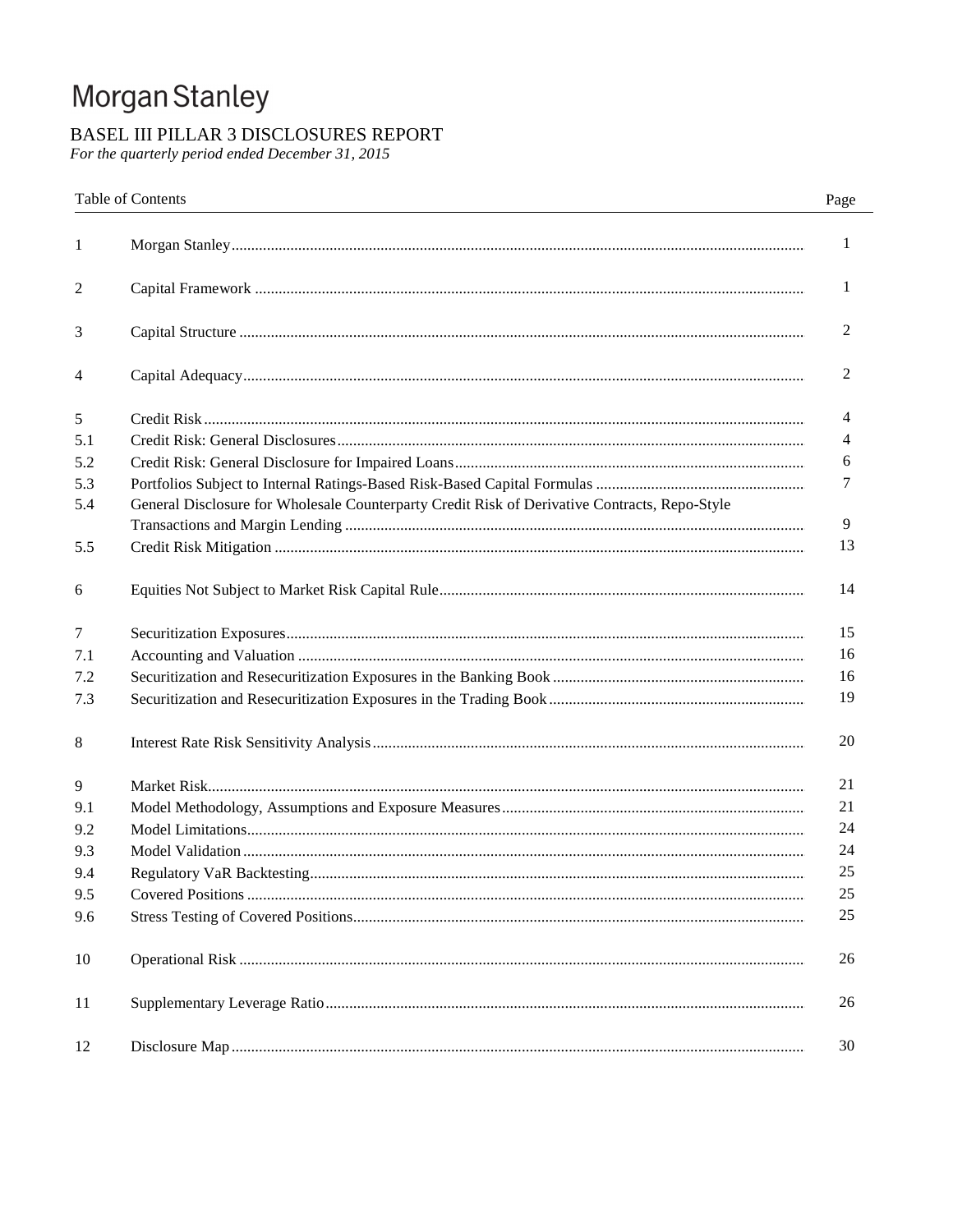#### **1 Morgan Stanley**

Morgan Stanley is a global financial services firm that, through its subsidiaries and affiliates, provides a wide variety of products and services to a large and diversified group of clients and customers, including corporations, governments, financial institutions and individuals. Unless the context otherwise requires, the terms "Morgan Stanley" or the "Company" mean Morgan Stanley (the "Parent") together with its consolidated subsidiaries. Morgan Stanley was originally incorporated under the laws of the State of Delaware in 1981, and its predecessor companies date back to 1924. The Company is a financial holding company under the Bank Holding Company Act of 1956, as amended (the "BHC Act"), and is subject to the regulation and oversight of the Board of Governors of the Federal Reserve System (the "Federal Reserve"). The Company conducts its business from its headquarters in and around New York City, its regional offices and branches throughout the United States of America ("U.S.") and its principal offices in London, Tokyo, Hong Kong and other world financial centers. The basis of consolidation for accounting and regulatory purposes is materially the same. The Federal Reserve establishes capital requirements for the Company, including well-capitalized standards, and evaluates the Company's compliance with such capital requirements. The Office of the Comptroller of the Currency (the "OCC") establishes similar capital requirements and standards for the Company's U.S. bank operating subsidiaries Morgan Stanley Bank, N.A. and Morgan Stanley Private Bank, National Association (collectively, "U.S. Bank Subsidiaries"). At December 31, 2015, the Company's insurance subsidiaries surplus capital included in the total capital of the consolidated group was \$28 million. At December 31, 2015, none of the Company's subsidiaries had capital less than the minimum required capital amount. For descriptions of the Company's business, see "Business" in Part I, Item 1 of the Company's Annual Report on Form 10-K for the year ended December 31, 2015 ("2015 Form 10-K").

#### **2 Capital Framework**

In December 2010, the Basel Committee on Banking Supervision ("Basel Committee") established a new risk-based capital, leverage ratio and liquidity framework, known as "Basel III." In July 2013, the U.S. banking regulators issued a final rule to implement many aspects of Basel III ("U.S. Basel III"). Although the Company and its U.S. Bank Subsidiaries became subject to U.S. Basel III beginning on January 1, 2014, certain requirements of U.S. Basel III will be phased in over several years. On February 21, 2014, the Federal Reserve and the OCC approved the Company's and its U.S. Bank Subsidiaries' respective use of the U.S. Basel III advanced internal ratings-based approach for determining credit risk capital requirements and advanced measurement approaches for determining operational risk capital requirements to calculate and publicly disclose their risk-based capital ratios beginning with the second quarter of 2014, subject to the "capital floor" discussed below (the "Advanced Approach"). As a U.S. Basel III Advanced Approach banking organization, the Company is required to compute risk-based capital ratios using both (i) standardized approaches for calculating credit risk weighted assets ("RWAs") and market risk RWAs (the "Standardized Approach"); and (ii) an advanced internal ratings-based approach for calculating credit risk RWAs, an advanced measurement approach for calculating operational risk RWAs, and an advanced approach for market risk RWAs calculated under Basel III. For a further discussion of the regulatory capital framework applicable to the Company, see "Management's Discussion and Analysis of Financial Condition and Results of Operations ("MD&A")—Liquidity and Capital Resources—Regulatory Requirements" in Part II, Item 7 of the 2015 Form 10-K.

U.S. Basel III requires banking organizations that calculate risk-based capital ratios using the Advanced Approach, including the Company, to make qualitative and quantitative disclosures regarding their capital and RWAs on a quarterly basis ("Pillar 3 Disclosures"). This report contains the Company's Pillar 3 Disclosures for its credit, market and operational risks for the quarter ended December 31, 2015, in accordance with the U.S. Basel III, 12 C.F.R. § 217.171 through 217.173 and 217.212.

The Company's Pillar 3 Disclosures are not required to be, and have not been, audited by the Company's independent registered public accounting firm. The Company's Pillar 3 Disclosures were based on its current understanding of U.S. Basel III and other factors, which may be subject to change as the Company receives additional clarification and implementation guidance from regulators relating to U.S. Basel III, and as the interpretation of the final rule evolves over time. Some measures of exposures contained in this report may not be consistent with accounting principles generally accepted in the U.S. ("U.S. GAAP"), and may not be comparable with measures reported in the 2015 Form 10-K.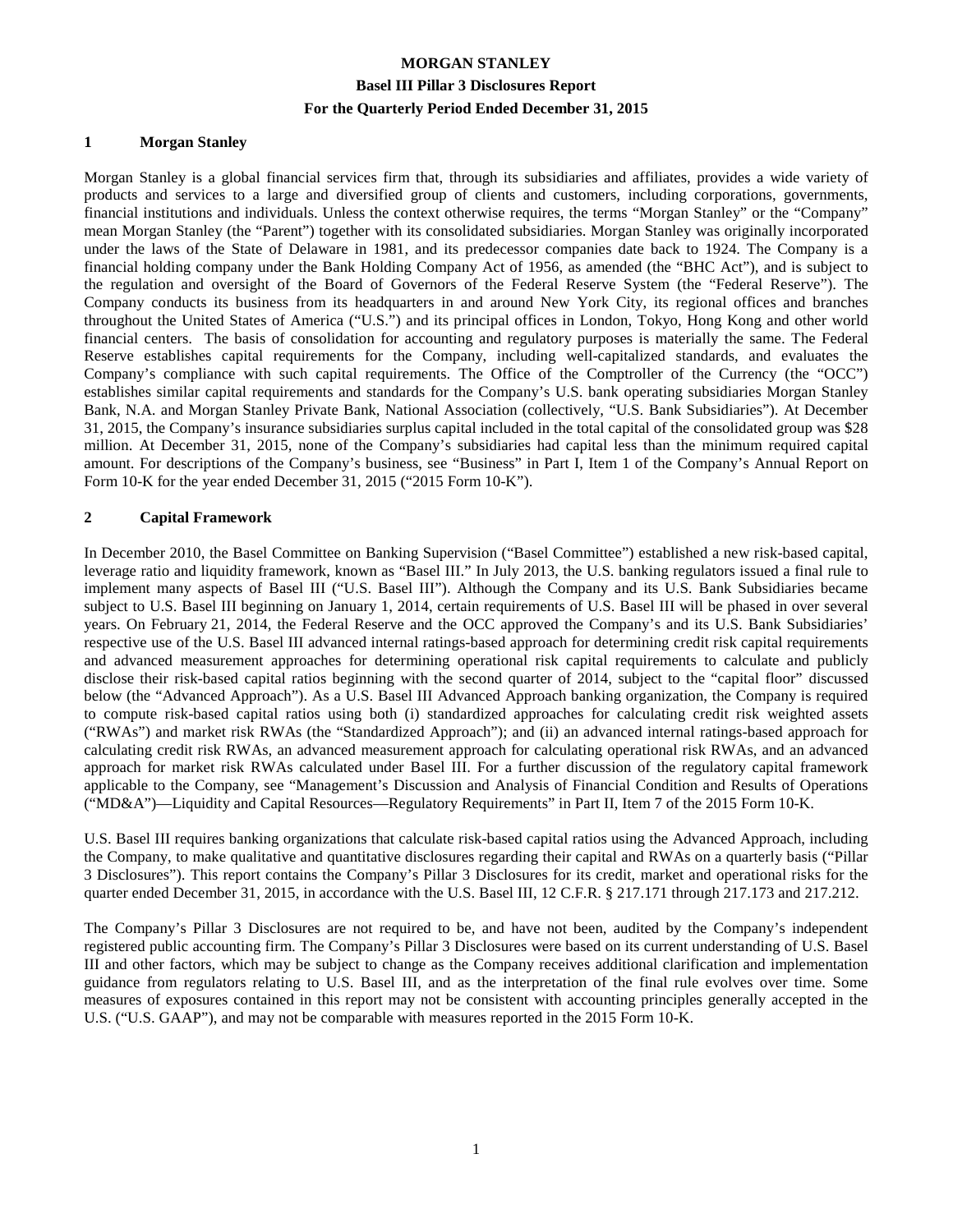#### **3 Capital Structure**

The Company has issued a variety of capital instruments to meet its regulatory capital requirements and to maintain a strong capital base. These capital instruments include common stock that qualifies as Common Equity Tier 1 capital, noncumulative perpetual preferred stock that qualifies as Additional Tier 1 capital and subordinated debt that qualifies as Tier 2 capital, each under U.S. Basel III. For a discussion of the Company's capital instruments, see Note 11 (Borrowings and Other Secured Financings) and Note 15 (Total Equity) to the consolidated financial statements in Part II, Item 8 as well as "MD&A—Liquidity and Capital Resources—Regulatory Requirements—Implementation of U.S. Basel III—Regulatory Capital Ratios" in Part II, Item 7 of the 2015 Form 10-K.<sup>1</sup>

#### **4 Capital Adequacy**

 $\overline{a}$ 

Capital strength is fundamental to the Company's operation as a credible and viable market participant. To assess the amount of capital necessary to support the Company's current and prospective risk profile, which ultimately informs the Company's capital distribution capacity, the Company determines its overall capital requirement under normal and stressed operating environments, both on a current and forward-looking basis. For a further discussion on the Company's required capital framework, see "MD&A—Liquidity and Capital Resources—Regulatory Requirements—Required Capital" in Part II, Item 7 of the 2015 Form 10-K.

In determining its overall capital requirement, the Company classifies its exposures as either "banking book" or "trading book." Banking book positions, which may be accounted for at amortized cost, lower of cost or market, fair value or under the equity method, are subject to credit risk capital requirements which are discussed in Section 5 "Credit Risk" included herein. Trading book positions represent positions the Company holds as part of its market-making and underwriting businesses. These positions, which reflect assets or liabilities that are accounted for at fair value, and certain banking book positions which are subject to both credit risk and market risk charges, (collectively, "covered positions") as well as certain non-covered positions included Value-at-Risk ("VaR"), are subject to market risk capital requirements, which are discussed in Section 9 "Market Risk" included herein. Some trading book positions, such as derivatives, are also subject to counterparty credit risk capital requirements. Credit and market risks related to securitization exposures are discussed in Section 7 "Securitization Exposures" included herein.

<sup>&</sup>lt;sup>1</sup>Regulatory requirements, including capital requirements and certain covenants contained in various agreements governing indebtedness of the Company may restrict the Company's ability to access capital from its subsidiaries. For discussions of restrictions and other major impediments to transfer of funds or capital, see "Risk Factors—Liquidity and Funding Risk" in Part I, Item 1A, "Quantitative and Qualitative Disclosures about Market Risk—Risk Management—Liquidity and Funding Risk" in Part II, Item 7A and Note 14 (Regulatory Requirements) to the consolidated financial statements in Part II, Item 8 of the 2015 Form 10-K. For further information on the Company's capital structure in accordance with U.S. Basel III, see "MD&A—Liquidity and Capital Resources—Regulatory Requirements" in Part II, Item 7 of the 2015 Form 10-K.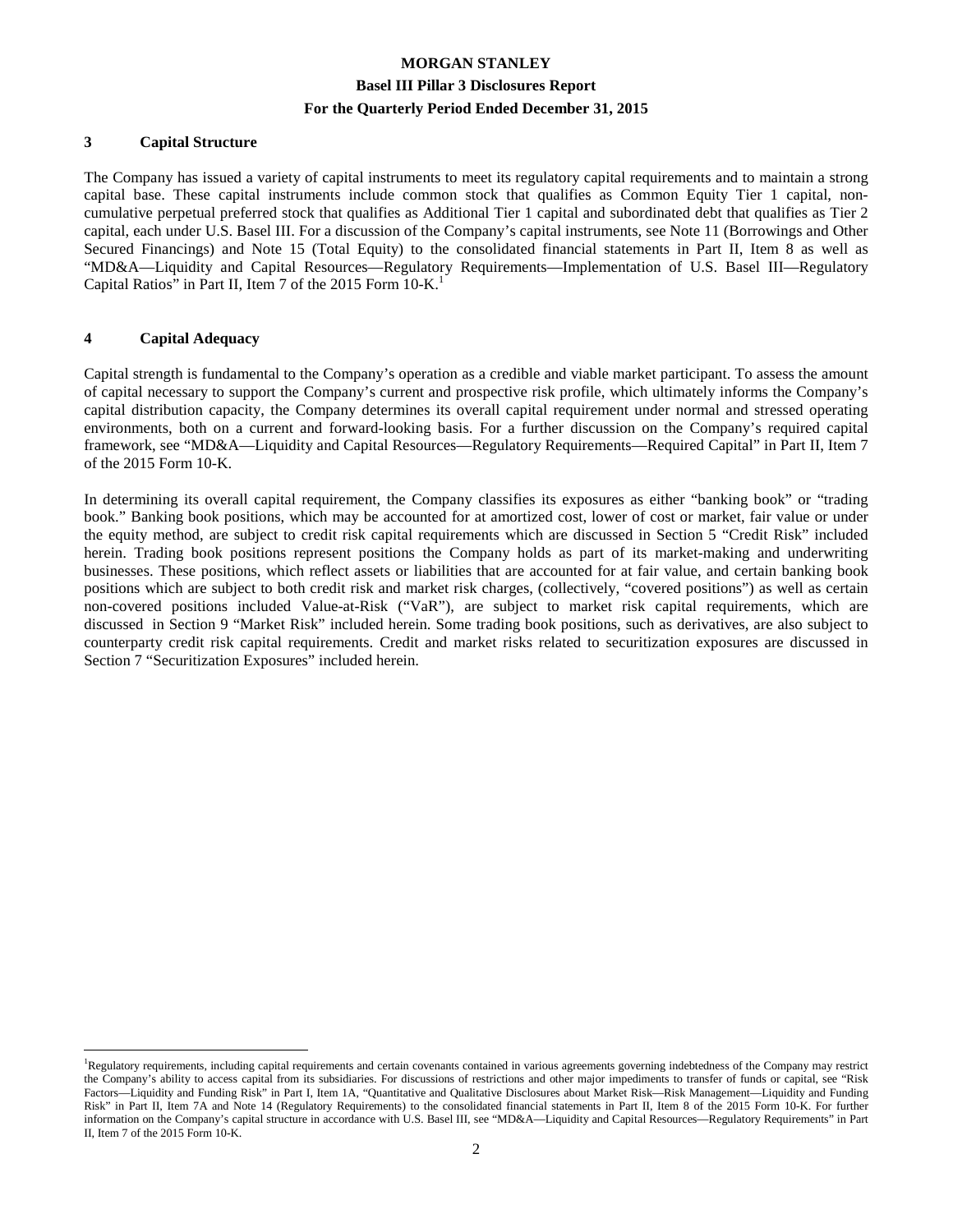#### **Basel III Pillar 3 Disclosures Report**

#### **For the Quarterly Period Ended December 31, 2015**

The following table presents components of the Company's RWAs in accordance with the Advanced Approach, subject to transitional provisions:

| Risk-weighted assets by U.S. Basel III exposure category | At<br>December 31, 2015(1) |
|----------------------------------------------------------|----------------------------|
|                                                          | (dollars in millions)      |
| <b>Credit risk RWAs:</b>                                 |                            |
|                                                          | 97,329                     |
| Retail exposures:                                        |                            |
|                                                          | 944                        |
|                                                          | 15                         |
|                                                          | 3,503                      |
| Securitization exposures:                                |                            |
|                                                          | 3,325                      |
|                                                          | 7,850                      |
|                                                          | 142                        |
|                                                          | 1,715                      |
| Equity exposures:                                        |                            |
|                                                          | 15,519                     |
|                                                          | 2,960                      |
|                                                          | 22,225                     |
|                                                          | 18,059                     |
|                                                          | 173,586                    |
| <b>Market risk RWAs:</b>                                 |                            |
|                                                          | 7,683                      |
|                                                          | 20,765                     |
|                                                          | 3,847                      |
|                                                          | 8,403                      |
| Specific risk:                                           |                            |
|                                                          | 16,357                     |
|                                                          | 14,421                     |
|                                                          | 71,476                     |
|                                                          | 139,100                    |
|                                                          | 384,162                    |

 $\overline{\phantom{a}}$  , where  $\overline{\phantom{a}}$ (1) For information on the Company's credit risk RWAs, market risk RWAs and operational risk RWAs roll-forward from December 31, 2014 to December 31, 2015, see "MD&A—Liquidity and Capital Resources—Regulatory Requirements—Implementation of U.S. Basel III—Regulatory Capital Ratios" in Part II, Item 7 of the 2015 Form 10-K.

(2) Amount reflects assets not in a defined category of \$19,988 million, non-material portfolios of exposures of \$1,012 million and unsettled transactions of \$1,225 million.

(3) In accordance with U.S. Basel III, credit risk RWAs with the exception of Credit Valuation Adjustment ("CVA"), reflect a 1.06 multiplier.

(4) For more information on the Company's measure for market risk and market risk RWAs, see Section 9 "Market Risk" herein.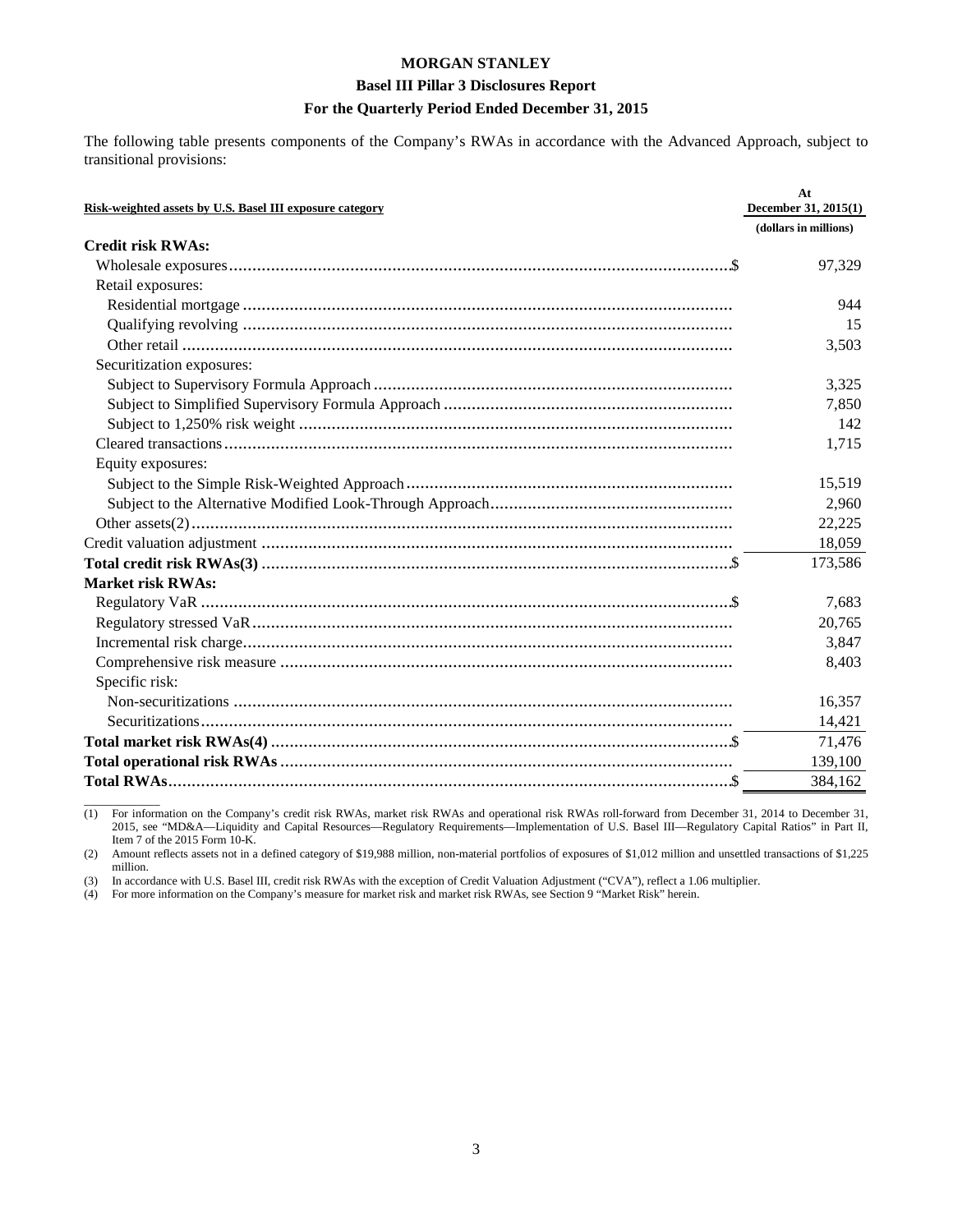#### **Basel III Pillar 3 Disclosures Report**

#### **For the Quarterly Period Ended December 31, 2015**

The following table presents the risk-based capital ratios for the Company and its U.S. Bank Subsidiaries at December 31, 2015. Each ratio represents the lower of risk-based capital ratios (on a transitional basis) calculated using a U.S. Basel III transitional numerator and RWAs computed under the Standardized Approach or under the Advanced Approach. At December 31, 2015, the Company's risk-based capital ratios were lower under the Advanced Approach transitional rules; however, the risk-based capital ratios for the Company's U.S. Bank Subsidiaries were lower under the Standardized Approach transitional rules.

|                                                      | <b>At December 31, 2015</b>                  |                         |                        |  |  |
|------------------------------------------------------|----------------------------------------------|-------------------------|------------------------|--|--|
| Risk-based capital ratios                            | <b>Common Equity</b><br>Tier 1 capital ratio | Tier 1<br>capital ratio | Total<br>capital ratio |  |  |
|                                                      | 15.5%                                        | 17.4%                   | 20.7%                  |  |  |
|                                                      | 15.1%                                        | 15.1%                   | 17.1%                  |  |  |
| Morgan Stanley Private Bank, National Association(1) | 26.5%                                        | 26.5%                   | 26.7%                  |  |  |

 $\overline{\phantom{a}}$  , where  $\overline{\phantom{a}}$ (1) At December 31, 2015, risk-based capital ratios calculated using a U.S. Basel III transitional numerator and RWAs computed under the Advanced Approach were as follows: Morgan Stanley Bank, N.A.: Common Equity Tier 1 capital ratio: 23.9%; Tier 1 capital ratio: 23.9% and Total capital ratio: 26.8%; and Morgan Stanley Private Bank, National Association: Common Equity Tier 1 capital ratio: 44.8%; Tier 1 capital ratio: 44.8% and Total capital ratio: 44.8%.

#### Risk Management Objectives, Structure and Policies

For a discussion of the Company's risk management objectives, structure and policies, including its risk management strategies and processes, the structure and organization of its risk management function, the scope and nature of its risk reporting and measurement systems, and its policies for hedging and mitigating risk and strategies and processes for monitoring the continuing effectiveness of hedges and mitigants, see "Quantitative and Qualitative Disclosures about Market Risk—Risk Management" in Part II, Item 7A of the 2015 Form 10-K.

#### **5 Credit Risk**

#### **5.1 Credit Risk: General Disclosures**

Credit risk refers to the risk of loss arising when a borrower, counterparty or issuer does not meet its financial obligations to the Company. Credit risk includes Country risk, which is the risk that events in, or affecting a foreign country might adversely affect the Company. "Foreign country" means any country other than the U.S.  $2^{\circ}$  The Company primarily incurs credit risk exposure to institutions and individual investors through its Institutional Securities and Wealth Management business segments. In order to help protect the Company from losses, the Credit Risk Management Department establishes Company-wide practices to evaluate, monitor and control credit risk exposure at the transaction, obligor and portfolio levels. The Credit Risk Management Department approves extensions of credit, evaluates the creditworthiness of the Company's counterparties and borrowers on a regular basis, and ensures that credit exposure is actively monitored and managed. For a further discussion of the Company's credit risk and credit risk management framework, see "Quantitative and Qualitative Disclosures about Market Risk—Risk Management—Credit Risk" in Part II, Item 7A of the 2015 Form 10-K. For a discussion of the Company's risk governance structure, see "Quantitative and Qualitative Disclosures about Market Risk— Risk Management—Overview—Risk Governance Structure" in Part II, Item 7A of the 2015 Form 10-K.

The following tables present certain of the Company's on- and off-balance sheet positions for which the Company is subject to credit risk exposure. These amounts do not include the effects of certain credit risk mitigation techniques (*e.g.*, collateral and netting not permitted under U.S. GAAP), equity investments or liability positions that also would be subject to credit risk capital calculations, and amounts related to items that are deducted from regulatory capital.

 $\overline{a}$  $2^2$  U.S. includes the District of Columbia, Puerto Rico, and U.S. territories and possessions.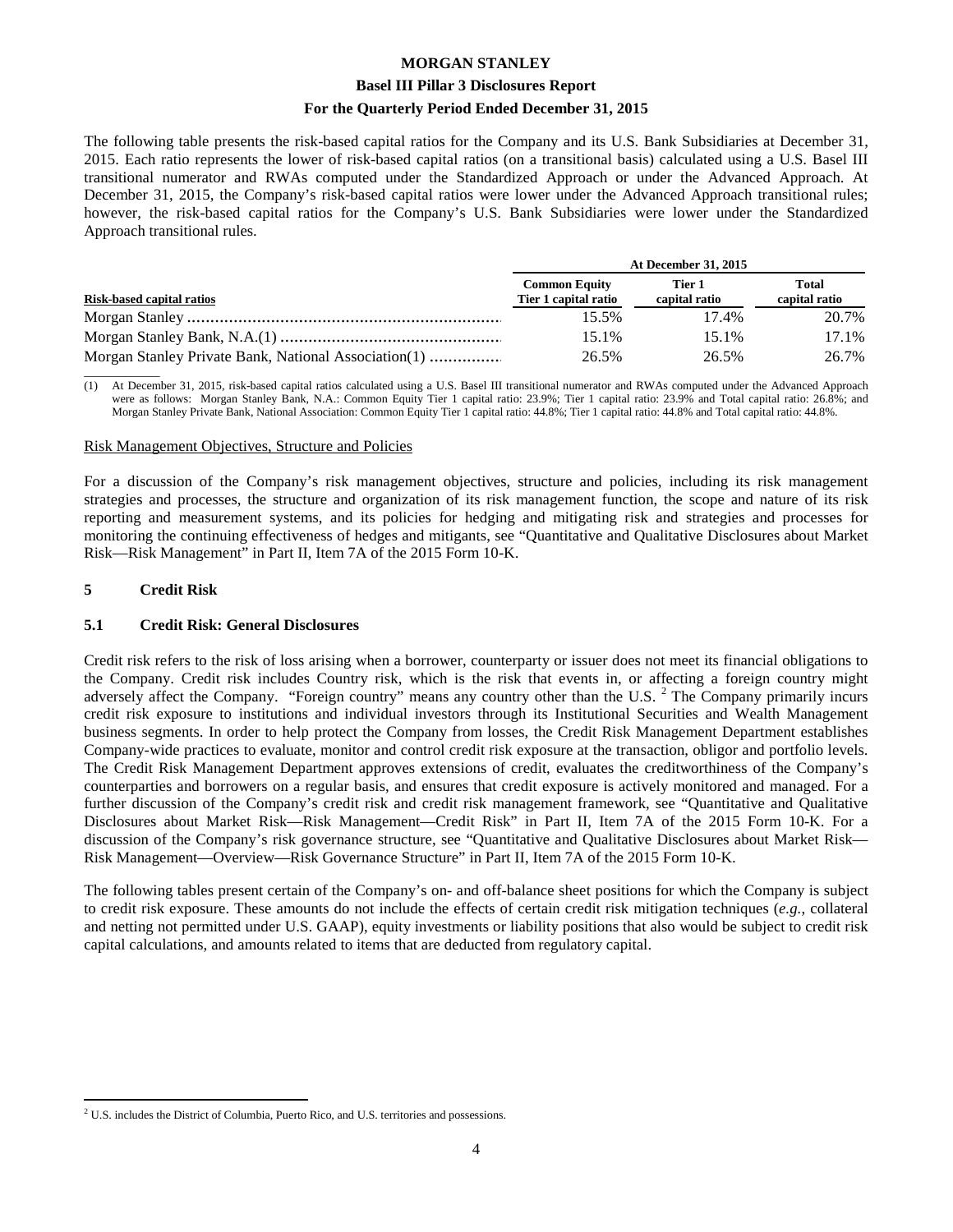# **Basel III Pillar 3 Disclosures Report**

# **For the Quarterly Period Ended December 31, 2015**

The following tables are presented on a U.S. GAAP basis and reflect amounts by product type, region (based on the legal domicile of the counterparty), remaining contractual maturity and counterparty or industry type.

#### *Credit Risk Exposures by Product Type and Geographic Region*

|                                              | <b>At December 31, 2015</b> |                                             |                     |                          |              |                                |  |  |  |
|----------------------------------------------|-----------------------------|---------------------------------------------|---------------------|--------------------------|--------------|--------------------------------|--|--|--|
| <b>Product Type</b>                          | Americas                    | Europe,<br><b>Middle East</b><br>and Africa | <b>Asia-Pacific</b> | <b>Netting</b>           | <b>Total</b> | <b>Ouarterly</b><br>Average(1) |  |  |  |
|                                              | (dollars in millions)       |                                             |                     |                          |              |                                |  |  |  |
|                                              | 50,501 \$                   | 19,289 \$                                   | 13,488 \$           | - \$                     | 83,278 \$    | 86,293                         |  |  |  |
| Derivative and other contracts(3)            | 155,090                     | 291,048                                     | 25,440              | (442, 965)               | 28.613       | 31,207                         |  |  |  |
| Available for sale debt and held to maturity |                             |                                             |                     |                          |              |                                |  |  |  |
|                                              | 71,707                      | 241                                         | 28                  |                          | 71,976       | 68,327                         |  |  |  |
| Securities financing transactions $(3)(4)$   | 187,054                     | 56,520                                      | 39,585              | (53,086)                 | 230,073      | 250,954                        |  |  |  |
|                                              | 110,516                     | 8,654                                       | 2,424               | $\overline{\phantom{0}}$ | 121,594      | 118,538                        |  |  |  |
|                                              | 15,455                      | 9,263                                       | 10,973              |                          | 35.691       | 37,645                         |  |  |  |
|                                              | 590,323 \$                  | 385,015 \$                                  | 91,938 \$           | $(496, 051)$ \$          | 571,225 \$   | 592,964                        |  |  |  |
|                                              | 79,364 \$                   | 35,609 \$                                   | 19,928 \$           | - \$                     | 134,901 \$   | 160,835                        |  |  |  |
|                                              | 11,918                      | 388                                         |                     |                          | 12,306       | 12,535                         |  |  |  |
|                                              | 91,282 \$                   | 35,997 \$                                   | 19,928 \$           | - \$                     | 147,207 \$   | 173,370                        |  |  |  |

# *Remaining Contractual Maturity Breakdown by Product Type*

|                                                         | <b>At December 31, 2015</b> |                          |                          |                          |         |  |  |  |
|---------------------------------------------------------|-----------------------------|--------------------------|--------------------------|--------------------------|---------|--|--|--|
|                                                         |                             | <b>Years to Maturity</b> |                          |                          |         |  |  |  |
| <b>Product Type</b>                                     | Less<br>than 1              | $1-5$                    | Over 5                   | <b>Netting</b>           | Total   |  |  |  |
|                                                         |                             |                          | (dollars in millions)    |                          |         |  |  |  |
|                                                         | 83,278 \$                   | - \$                     | - \$                     | - \$                     | 83,278  |  |  |  |
|                                                         | 86,830                      | 122,500                  | 262,248                  | (442,965)                | 28,613  |  |  |  |
| Available for sale debt and held to maturity securities | 6.731                       | 34.327                   | 30.918                   |                          | 71.976  |  |  |  |
|                                                         | 281,973                     | 1,186                    | $\overline{\phantom{m}}$ | (53,086)                 | 230,073 |  |  |  |
|                                                         | 58,770                      | 33,442                   | 29,382                   | $\overline{\phantom{0}}$ | 121,594 |  |  |  |
|                                                         | 20,883                      | 6,643                    | 8,165                    | $\blacksquare$           | 35,691  |  |  |  |
|                                                         | 538,465 \$                  | 198,098 \$               | 330,713 \$               | $(496,051)$ \$           | 571,225 |  |  |  |
|                                                         | 53.496 \$                   | 74.039 \$                | 7.366 \$                 | - \$                     | 134.901 |  |  |  |
|                                                         | 3.901                       | 2,535                    | 5,870                    |                          | 12,306  |  |  |  |
|                                                         | 57,397 \$                   | 76.574 \$                | 13,236 \$                | - \$                     | 147,207 |  |  |  |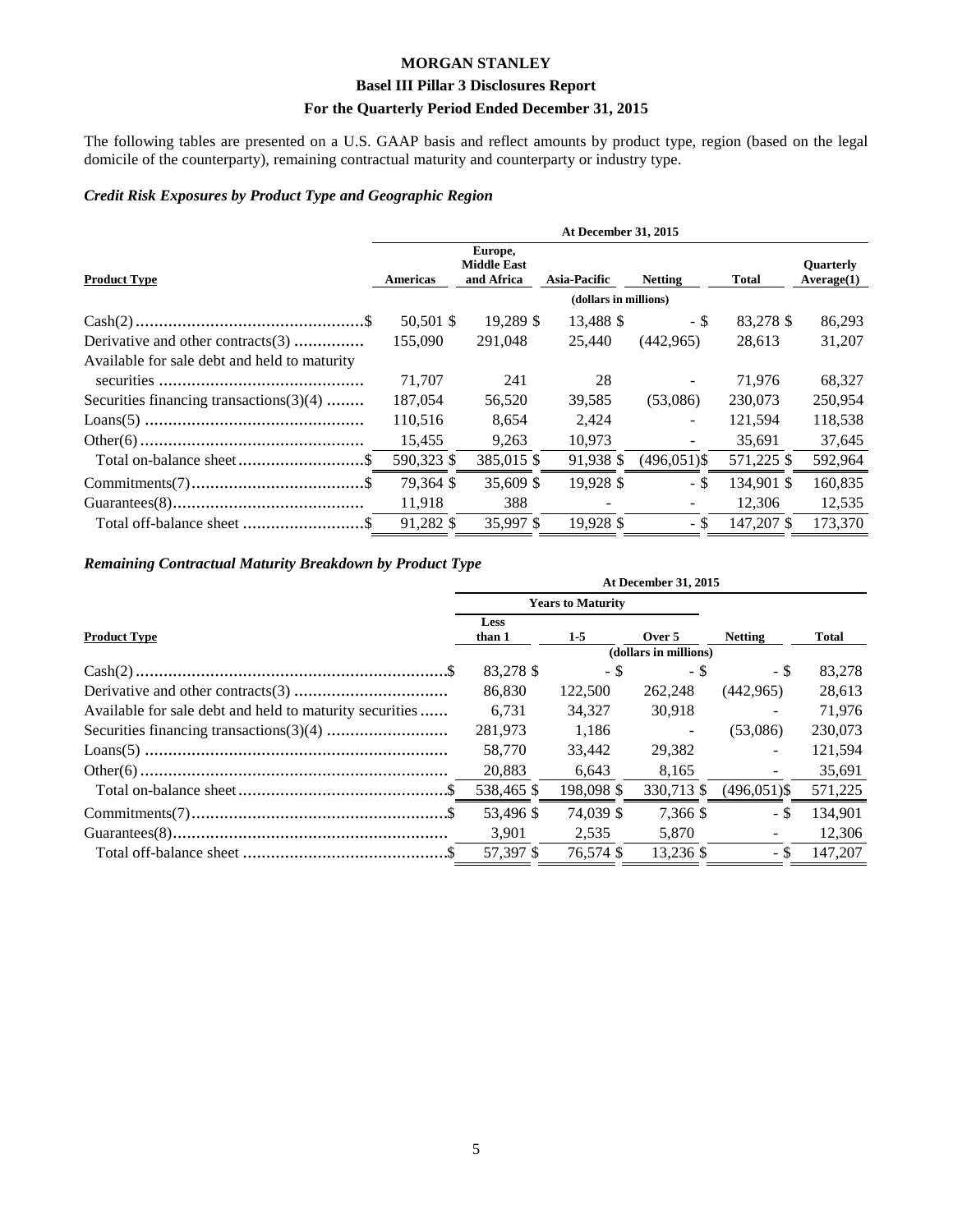#### **Basel III Pillar 3 Disclosures Report**

#### **For the Quarterly Period Ended December 31, 2015**

#### *Distribution of Exposures by Product Type and Counterparty or Industry Type*

|                                              | At December 31, 2015                               |            |                       |                |                |         |  |  |  |  |
|----------------------------------------------|----------------------------------------------------|------------|-----------------------|----------------|----------------|---------|--|--|--|--|
|                                              |                                                    | Wholesale  |                       |                |                |         |  |  |  |  |
| <b>Product Type</b>                          | Corporate<br>Bank(9)<br>Sovereign<br>and Other(10) |            | Retail                | <b>Netting</b> | <b>Total</b>   |         |  |  |  |  |
|                                              |                                                    |            | (dollars in millions) |                |                |         |  |  |  |  |
|                                              | 28.429 \$                                          | 40,512 \$  | 14.337 \$             | - \$           | - \$           | 83,278  |  |  |  |  |
| Derivative and other contracts(3)            | 228,200                                            | 9.900      | 233,478               | $\sim$         | (442, 965)     | 28,613  |  |  |  |  |
| Available for sale debt and held to maturity |                                                    |            |                       |                |                |         |  |  |  |  |
|                                              |                                                    | 62,981     | 8,995                 |                |                | 71,976  |  |  |  |  |
| Securities financing transactions $(3)(4)$   | 25.695                                             | 24.953     | 232,511               |                | (53,086)       | 230,073 |  |  |  |  |
|                                              | 263                                                |            | 57,004                | 64.327         |                | 121,594 |  |  |  |  |
|                                              |                                                    | 5,454      | 30,237                |                |                | 35,691  |  |  |  |  |
|                                              | 282,587 \$                                         | 143,800 \$ | 576,562 \$            | 64,327 \$      | $(496,051)$ \$ | 571,225 |  |  |  |  |
|                                              | 11,909 \$                                          | - \$       | 117,828 \$            | $5,164$ \$     | - \$           | 134,901 |  |  |  |  |
|                                              | 3                                                  |            | 12,303                |                |                | 12,306  |  |  |  |  |
|                                              | 11,912 \$                                          | - \$       | 130,131 \$            | 5,164 \$       | - \$           | 147,207 |  |  |  |  |

 $\overline{\phantom{a}}$  , where  $\overline{\phantom{a}}$ (1) Average balances are calculated based on month-end balances or, where month-end balances are unavailable, quarter-end balances.

(2) Amounts include Cash and due from banks, Interest bearing deposits with banks, and Cash deposited with clearing organizations or segregated under federal and other regulations or requirements, and exclude money market funds.

(3) For further discussions on master netting agreements and collateral agreements, see Note 4 (Derivative Instruments and Hedging Activities) and Note 6 (Collateralized Transactions) to the consolidated financial statements in Part II, Item 8 of the 2015 Form 10-K.

(4) Amounts reflect Securities purchased under agreements to resell and Securities borrowed.

(5) Amounts reflect loans held for investment, loans held for sale and banking book loans designated at fair value, as well as margin lending and employee loans.

(6) Amounts primarily reflect banking book Customer and other receivables, Intangible Assets, Premises, equipment and software costs and banking book U.S. government and agency securities designated at fair value.

(7) Amounts reflect lending commitments and Forward starting reverse repurchase agreements and securities borrowing agreements. For a further discussion on the Company's commitments, see Note 11 (Commitments, Guarantees and Contingencies) to the consolidated financial statements in Part II, Item 8 of the 2015 Form 10-K.

(8) Amounts reflect Standby letters of credit and other financial guarantees issued and Liquidity facilities. For a further discussion on the Company's guarantees, see Note 11 (Commitments, Guarantees and Contingencies) to the consolidated financial statements in Part II, Item 8 of the 2015 Form 10-K.

(9) Bank counterparties primarily include banks and depository institutions.

(10) Corporate and Other counterparties include exchanges and clearing houses.

#### **5.2 Credit Risk: General Disclosure for Impaired Loans**

The Company provides loans or lending commitments within its Institutional Securities and Wealth Management business segments. The Company accounts for loans using the following designations: loans held for investment, loans held for sale and loans at fair value. The allowance for loan losses estimates probable losses inherent in the held for investment portfolio as well as probable losses related to loans specifically identified as impaired.

For a discussion of the Company's loan disclosures (including current and comparable prior period loan information by product type), such as the allowance for loan losses, impaired loans, reconciliation of changes in allowance for loan losses, and credit quality indicators, see Note 7 (Loans and Allowance for Credit Losses) to the consolidated financial statements in Part II, Item 8 of the 2015 Form 10-K.

For a discussion of the Company's determination of past due or delinquency status, placing of loans on nonaccrual status, returning of loans to accrual status, identification of impaired loans for financial accounting purposes, methodology for estimating allowance for loan losses, and charge-offs of uncollectible amounts, see Note 2 (Significant Accounting Policies) to the consolidated financial statements in Part II, Item 8 of the 2015 Form 10-K.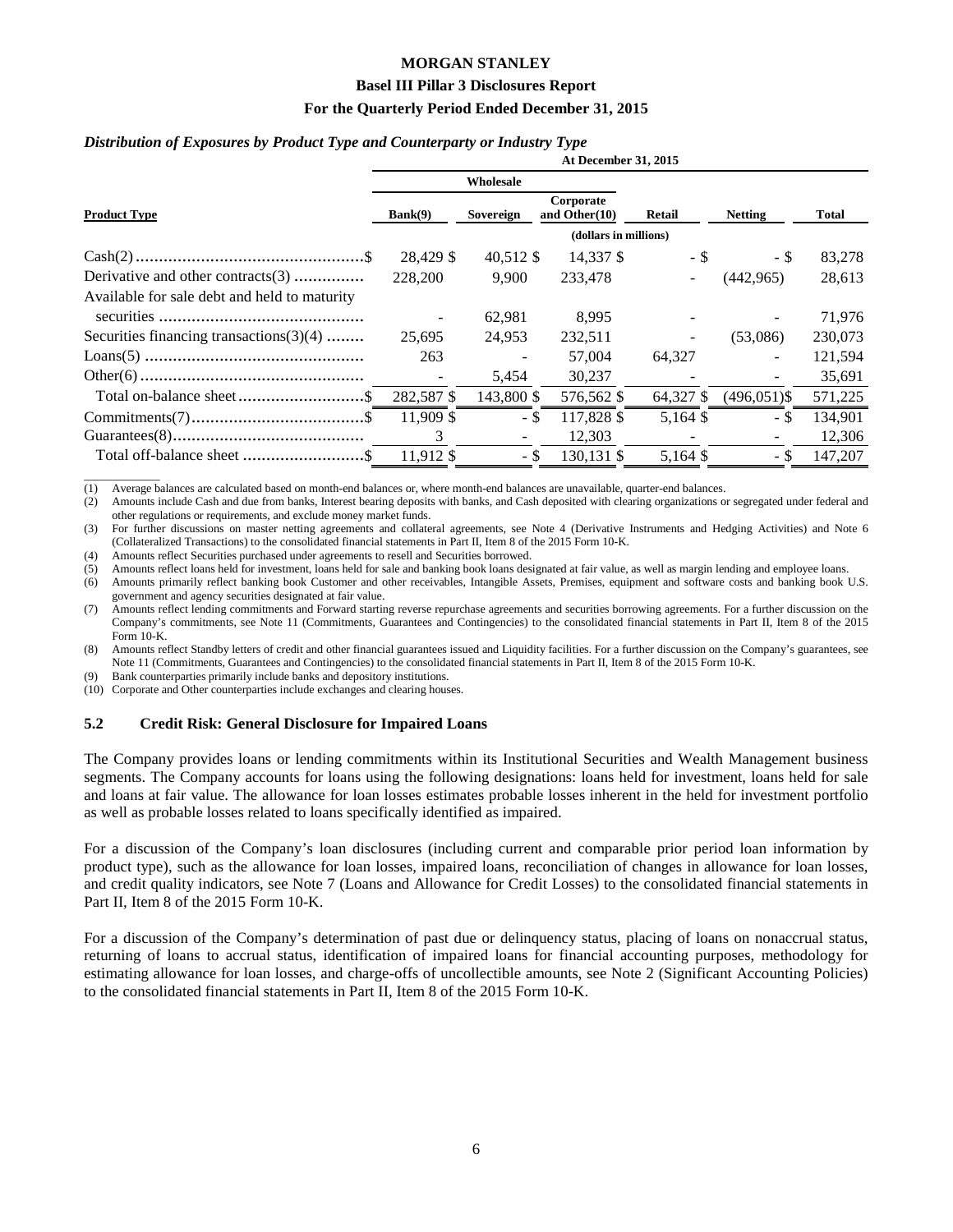#### **Basel III Pillar 3 Disclosures Report**

#### **For the Quarterly Period Ended December 31, 2015**

The following tables are presented on a U.S. GAAP basis and reflect details on impaired and past due loans along with allowances and charge-offs for the Company's loans held for investment. The tables also include loans held for sale and loans held in the banking book designated at fair value.

|                                                          | At December 31, 2015 |           |                              |                       |        |       |  |  |  |
|----------------------------------------------------------|----------------------|-----------|------------------------------|-----------------------|--------|-------|--|--|--|
|                                                          | Bank(1)              | Sovereign | Corporate<br>and Other $(2)$ |                       | Retail | Total |  |  |  |
|                                                          |                      |           |                              | (dollars in millions) |        |       |  |  |  |
|                                                          | - \$                 |           | - S                          | 39 S                  | - \$   | 39    |  |  |  |
|                                                          |                      |           |                              | 89                    | 17     | 106   |  |  |  |
|                                                          |                      |           |                              | 20                    | 21     | 41    |  |  |  |
|                                                          |                      |           |                              | 18                    |        | 18    |  |  |  |
|                                                          |                      |           |                              | 202                   | 22     | 225   |  |  |  |
| Net charge-offs for the quarter ended December 31, 2015. |                      |           |                              |                       |        |       |  |  |  |

 $\overline{\phantom{a}}$  , where  $\overline{\phantom{a}}$ (1) Bank counterparties primarily include banks and depository institutions.

(2) Corporate and Other counterparties include exchanges and clearing houses.

(3) At December 31, 2015, no allowance was outstanding for these loans as the present value of the expected future cash flows (or alternatively, the observable market price of the loan or the fair value of the collateral held) exceeded or equaled the carrying value.

| At December 31, 2015 |                                             |                       |              |  |  |  |
|----------------------|---------------------------------------------|-----------------------|--------------|--|--|--|
| <b>Americas</b>      | Europe,<br><b>Middle East</b><br>and Africa | <b>Asia-Pacific</b>   | <b>Total</b> |  |  |  |
|                      |                                             | (dollars in millions) |              |  |  |  |
| 108S                 | 12 \$                                       | 25 S                  | 145          |  |  |  |
| 22                   |                                             |                       |              |  |  |  |
| 183                  | 34                                          |                       | 225          |  |  |  |

#### *Loans Past Due and on nonaccrual by Counterparty or Industry Type*

|                          | <b>At December 31, 2015</b> |                       |                     |              |  |  |  |  |
|--------------------------|-----------------------------|-----------------------|---------------------|--------------|--|--|--|--|
| <b>Counterparty Type</b> | $90 - 120$<br>Days          | $120 - 180$<br>Days   | 180 Days<br>or more | <b>Total</b> |  |  |  |  |
|                          |                             | (dollars in millions) |                     |              |  |  |  |  |
|                          |                             |                       | - ა                 |              |  |  |  |  |
|                          |                             |                       |                     |              |  |  |  |  |
|                          |                             |                       | 20                  | 20           |  |  |  |  |
|                          |                             |                       | 14                  | 21           |  |  |  |  |
|                          | 4 S                         | 3 S                   | 34 S                | 41           |  |  |  |  |

#### **5.3 Portfolios Subject to Internal Ratings-Based Risk-Based Capital Formulas**

The Company utilizes its internal ratings system in the calculation of RWAs for the purpose of determining Basel III regulatory capital requirements for wholesale and retail exposures, as well as other internal risk management processes such as determining credit limits.

#### Internal Ratings System Design

As a core part of its responsibility for the independent management of credit risk, the Credit Risk Management Department maintains a control framework to evaluate the risk of obligors and the structure of credit facilities (for loans, derivatives, securities financing transactions, etc.), both at inception and periodically thereafter. For both wholesale and retail exposures, the Company has internal ratings methodologies that assign a Probability of Default ("PD") and a Loss Given Default ("LGD"). These risk parameters, along with Exposure at Default ("EAD"), are used to compute credit risk RWAs under the Advanced Approach. Internal credit ratings serve as the Credit Risk Management Department's independent assessment of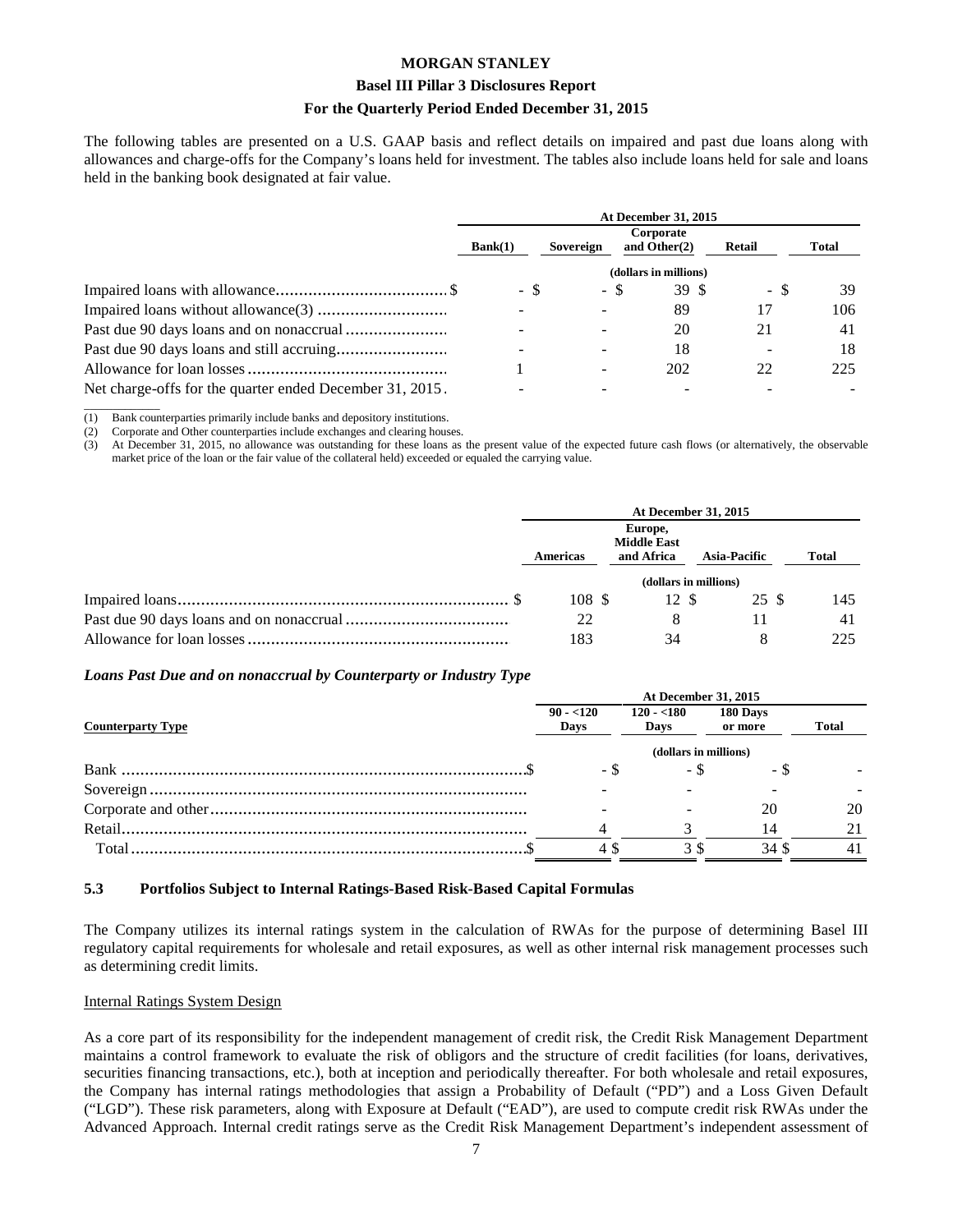#### **Basel III Pillar 3 Disclosures Report**

#### **For the Quarterly Period Ended December 31, 2015**

credit risk, and the basis for a comprehensive credit limits framework used to control credit risk. The Company uses quantitative models and expert judgment to estimate the various risk parameters related to each obligor and/or credit facility. Internal ratings procedures, methodologies, models and credit limits frameworks are all independently and formally governed, and models are reviewed by an independent oversight function.

The PD represents a through the cycle likelihood of default of an obligor. The LGD is an estimate of the expected economic loss incurred by the Company during an economic downturn in the event of default by an obligor, expressed as a percentage of EAD. EAD is the estimated amount due at the time of default. EAD for certain products may be reduced by certain credit risk mitigants. Contingent liabilities, such as undrawn commitments and standby letters of credit, are considered in determining EAD.

#### Internal Ratings System Process

The performance of the overall internal ratings system is monitored on a quarterly basis. This involves a review of key performance measures that include rating overrides, accuracy ratio and comparison of internal ratings versus applicable agency ratings. The review is performed by an independent group, and the results and conclusions are reported to corresponding credit risk governance committees. The overall effectiveness of the internal ratings system is assessed annually and the evaluation results go through a rigorous challenge process by various governance committees before they are presented to the Company's Board of Directors.

#### Wholesale Exposures

Wholesale exposures are credit risk exposures to institutions and individual investors that may arise from a variety of business activities, including, but not limited to, entering into swap or other derivative contracts under which counterparties have obligations to make payments to the Company; extending credit to clients through various lending commitments; providing short-term or long-term funding that is secured by physical or financial collateral whose value may at times be insufficient to fully cover the loan repayment amount; and posting margin and/or collateral and/or deposits to clearing houses, clearing agencies, exchanges, banks, securities companies and other financial counterparties.

The Credit Risk Management Department evaluates wholesale obligors (including but not limited to: companies, individuals, sovereign entities or other government entities) and assigns them internal credit ratings using a "through the cycle" methodology that reflects credit quality expectation over a medium-term horizon.

The Credit Risk Management Department rates wholesale counterparties based on an analysis of the obligor and industry- or sector-specific qualitative and quantitative factors. The ratings process typically includes an analysis of the obligor's financial statements, evaluation of its market position, strategy, management, legal and environmental issues; and consideration of industry dynamics affecting its performance. The Credit Risk Management Department also considers securities prices and other financial markets to assess financial flexibility of the obligor. The Credit Risk Management Department collects relevant information to rate an obligor. If the available information for an obligor is limited, a conservative rating is assigned to reflect uncertainty arising from the limited information.

#### Retail Exposures

Retail exposures generally include exposures to individuals and exposures to small businesses that are managed as part of a pool of exposures with similar risk characteristics, and not on an individual exposure basis. The Company incurs retail exposure credit risk within its Wealth Management residential mortgage business by making single-family residential mortgage loans in the form of conforming, nonconforming or home equity lines of credit ("HELOC"). In addition, the Company grants loans to certain Wealth Management employees primarily in conjunction with a program to retain and recruit such employees. The primary source of the Company's retail exposure is concentrated in two of three Basel III retail exposure categories: Residential Mortgages and Other Retail Exposures. The third Basel III retail category, Qualifying Revolving Exposures, is not currently relevant to the Company as it has no assets related to this category.

Retail exposures consist of many small loans, thereby making it generally inefficient to assign ratings to each individual loan. Individual loans, therefore, are segmented and aggregated into pools. The Credit Risk Management Department develops the methodology to assign PD, LGD and EAD estimates to these pools of exposures with similar risk characteristics, using factors that may include the Fair Isaac Corporation ("FICO") scores of the borrowers.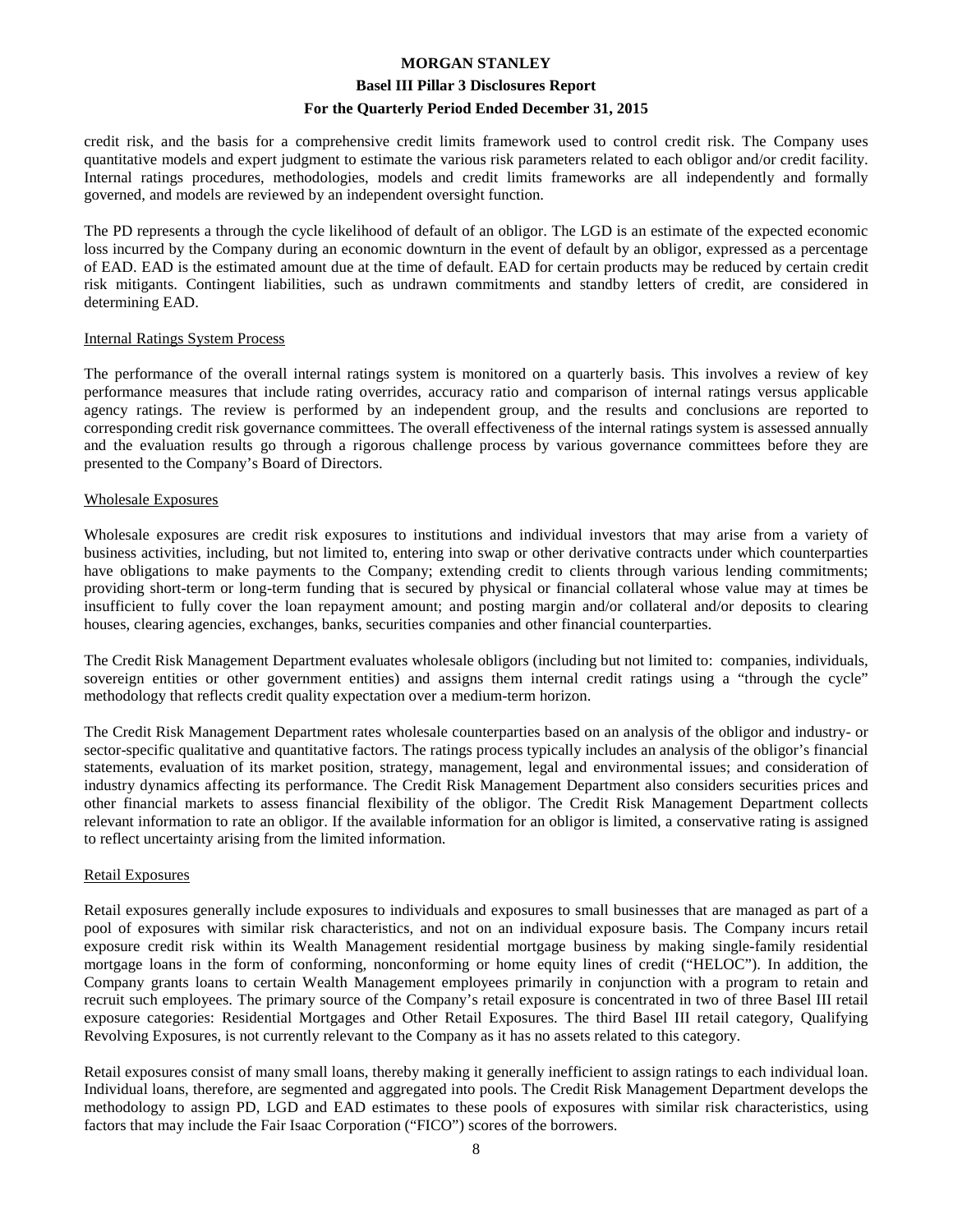#### Internal Ratings System Exposures

The following table provides a summary of the distribution of Internal Ratings Based Advanced Approach risk parameters that the Company uses to calculate credit risk RWAs for wholesale and retail exposures. The table also provides average risk weighted values across obligor types and rating grades. The Company currently does not have any high volatility commercial real estate or qualifying revolving exposures.

|              | At December 31, 2015                   |         |                                |                              |                       |                                   |                                |  |  |  |
|--------------|----------------------------------------|---------|--------------------------------|------------------------------|-----------------------|-----------------------------------|--------------------------------|--|--|--|
| Subcategory  | PD Band (%)                            |         | <b>Average LGD</b><br>% (1)(2) | <b>Undrawn</b><br>Commitment | EAD(2)                | Average<br>Counterparty<br>EAD(3) | Average risk<br>weight $(\% )$ |  |  |  |
|              |                                        |         |                                |                              | (dollars in millions) |                                   |                                |  |  |  |
| Wholesale    |                                        |         |                                |                              |                       |                                   |                                |  |  |  |
|              | Exposures $0.00 \leq \text{PD} < 0.35$ | 0.07%   | 38.38%\$                       | 79,534 \$                    | 267,977 \$            | 10,607                            | 20.54%                         |  |  |  |
|              | $0.35 \leq P D < 1.35$                 | 0.85%   | 40.34%                         | 16,053                       | 22,817                | 189                               | 80.32%                         |  |  |  |
|              | $1.35 \leq PD < 10.00$                 | 5.09%   | 37.53%                         | 9,449                        | 14,087                | 166                               | 132.97%                        |  |  |  |
|              | $10.00 \leq PD < 100.00 \ldots$        | 26.85%  | 29.66%                         | 381                          | 2,796                 | 256                               | 170.94%                        |  |  |  |
|              | $100$ (Default)                        | 100.00% | N/A                            | 243                          | 895                   | 76                                | 106.00%                        |  |  |  |
|              |                                        |         | $.$ \$                         | 105,660 \$                   | 308,572 \$            | 11,294                            |                                |  |  |  |
| Residential  |                                        |         |                                |                              |                       |                                   |                                |  |  |  |
|              | Mortgages $0.00 \leq PD < 0.15$        | 0.05%   | 17.99%\$                       | 304 \$                       | 18,491 \$             | 1                                 | 2.70%                          |  |  |  |
|              | $0.15 \leq P D < 0.35$                 | 0.32%   | 16.45%                         | 3                            | 1,816                 | 3                                 | 9.72%                          |  |  |  |
|              | $0.35 \leq P D < 1.35$                 | 1.33%   | 13.01%                         | $\theta$                     | 833                   | 5                                 | 20.67%                         |  |  |  |
|              | $1.35 \leq PD < 10.00$                 | 2.08%   | 13.14%                         | 1                            | 209                   | 1                                 | 27.60%                         |  |  |  |
|              | $10.00 \leq PD < 100.00 \ldots$        | 25.76%  | 17.77%                         |                              | 34                    | $\overline{c}$                    | 109.63%                        |  |  |  |
|              | $100$ (Default)                        | 100.00% | N/A                            | $\boldsymbol{0}$             | 17                    | 3                                 | 106.62%                        |  |  |  |
|              |                                        |         |                                | 308 \$                       | 21,400 \$             | 15                                |                                |  |  |  |
| Other Retail |                                        |         |                                |                              |                       |                                   |                                |  |  |  |
|              | Exposures $0.00 \leq \text{PD} < 1.50$ | 0.00%   | $0.00\%$ \$                    | $-$ \$                       | $-$ \$                |                                   | 0.00%                          |  |  |  |
|              | $1.50 \leq PD < 3.00$                  | 2.21%   | 100.00%                        |                              | 62                    | 33                                | 39.66%                         |  |  |  |
|              | $3.00 \leq PD < 5.00$                  | 3.30%   | 44.33%                         |                              | 1,815                 | $\overline{2}$                    | 66.34%                         |  |  |  |
|              | $5.00 \leq PD < 8.00$                  | 6.18%   | 42.33%                         |                              | 2,938                 |                                   | 67.47%                         |  |  |  |
|              | $8.00 \leq PD < 100.00$                | 9.63%   | 13.41%                         |                              | 35                    |                                   | 23.58%                         |  |  |  |
|              | 100 (Default)                          | 100.00% | N/A                            | $\overline{\phantom{a}}$     | 268                   | 1                                 | 106.00%                        |  |  |  |
|              |                                        |         |                                | $-$ \$                       | 5,118 \$              | 36                                |                                |  |  |  |
|              |                                        |         |                                | 105,968 \$                   | 335,090 \$            | 11,345                            |                                |  |  |  |

 $\overline{\phantom{a}}$  , where  $\overline{\phantom{a}}$ N/A—Not Applicable

(1) Amounts reflect the effect of eligible guarantees and eligible credit derivatives.

(2) Under U.S. Basel III, credit risk mitigation in the form of collateral may be applied by reducing EAD or adjusting the LGD. The Company may apply one or the other approach depending on product type.

(3) Amounts represent the weighted average EAD per counterparty within the respective PD band, weighted by its pro rata EAD contribution.

#### **5.4 General Disclosure for Wholesale Counterparty Credit Risk of Derivative Contracts, Repo-Style Transactions and Eligible Margin Lending**

#### Counterparty Credit Risk Overview

Counterparty credit exposure arises from the risk that parties are unable to meet their payment obligations under derivative contracts, repo-style transactions and eligible margin loans. Repo-style transactions include securities sold under agreements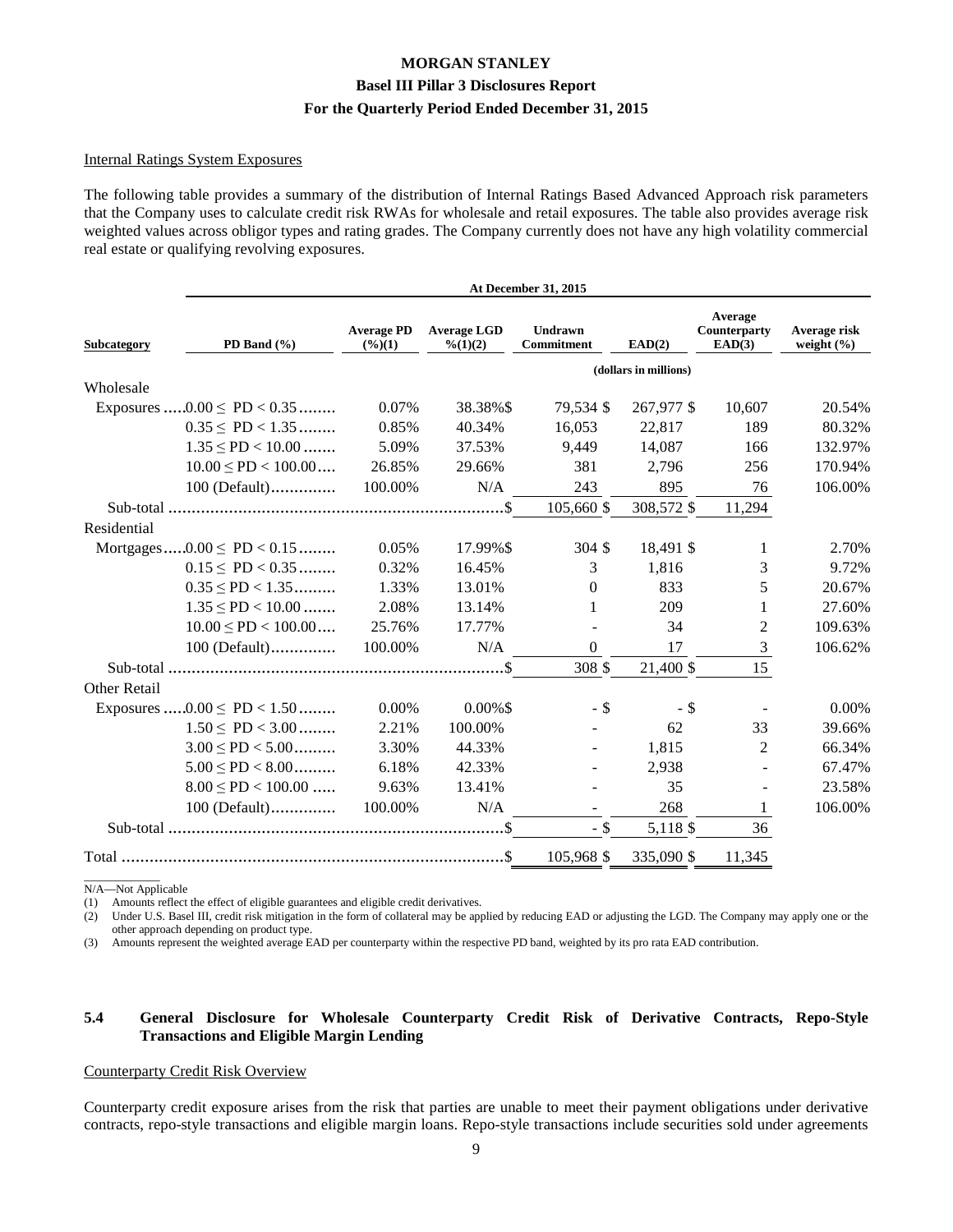#### **Basel III Pillar 3 Disclosures Report**

#### **For the Quarterly Period Ended December 31, 2015**

to repurchase ("repurchase agreements") and securities lending transactions. Derivative contracts and securities underlying repo-style transactions have a risk of increased potential future counterparty exposure from changes in movements in market prices and other risk factors. Potential future exposure is mitigated by the use of netting and collateral agreements. The Company uses internal models to compute expected exposure that includes the mitigating effects of netting and collateral in valuing over-the-counter ("OTC") and exchange-traded derivative contracts and repo-style transactions. For eligible margin lending, the Company uses either internal models or the collateral haircut approach ("CHA") as prescribed in the U.S. Basel III rules. The use of netting, collateral, internal models methodology ("IMM") and CVAs are discussed further below, in addition to other counterparty credit risk management practices.

#### *Derivative Contracts*

The Company actively manages its credit exposure through the application of collateral arrangements and readily available market instruments such as credit derivatives. The use of collateral in managing derivative risk is standard in the market place, and is governed by appropriate documentation such as the Credit Support Annex to the International Swaps and Derivatives Association, Inc. ("ISDA") documentation. In line with these standards, the Company generally accepts only cash, government bonds, corporate debt and main index equities as collateral. The Company has policies and procedures for reviewing the legal enforceability of credit support documents in accordance with applicable rules.

#### *Repo-Style Transactions*

The Company enters into securities purchased under agreements to resell ("reverse repurchase agreements"), repurchase agreements, securities borrowed and securities loaned transactions to, among other things, acquire securities to cover short positions and settle other securities obligations, to accommodate customers' needs and to finance the Company's inventory positions. The Company manages credit exposure arising from such transactions by, in appropriate circumstances, entering into master netting agreements and collateral agreements with counterparties that provide the Company, in the event of a counterparty default, (such as bankruptcy or a counterparty's failure to pay or perform), with the right to net a counterparty's rights and obligations under such agreement and liquidate and set off collateral held by the Company against the net amount owed by the counterparty. Under these agreements and transactions, the Company either receives or provides collateral, including U.S. government and agency securities, other sovereign government obligations, corporate and other debt, and corporate equities.

#### *Eligible Margin Lending*

The Company also engages in customer margin lending and securities-based lending to its Institutional Securities and Wealth Management clients that allow clients to borrow against the value of qualifying securities. This lending activity is included within Customer and other receivables or Loans in the consolidated statements of financial condition. The Company monitors required margin levels and established credit terms daily and, pursuant to such guidelines, requires customers to deposit additional collateral or reduce positions, when necessary.

#### **Netting**

The Company recognizes netting in its estimation of EAD where it has a master netting agreement in place and other relevant requirements are met. The ISDA Master Agreement is an industry-standard master netting agreement that is typically used to document derivative transactions. The Company generally uses the ISDA Master Agreement and similar master netting agreements to document derivative and repo-style transactions. For a discussion of the Company's master netting agreements, see Note 4 (Derivative Instruments and Hedging Activities) and Note 6 (Collateralized Transactions) to the consolidated financial statements in Part II, Item 8 of the 2015 Form 10-K.

#### Collateral

The Company may require collateral depending on the credit profile of the Company's counterparties. There is an established infrastructure to manage, maintain and value collateral on a daily basis. Collateral held is managed in accordance with the Company's guidelines and the relevant underlying agreements.

For a discussion of the Company's use of collateral as a credit risk mitigant, including with respect to derivatives, repo-style transactions and eligible margin loans, see Note 4 (Derivative Instruments and Hedging Activities) and Note 6 (Collateralized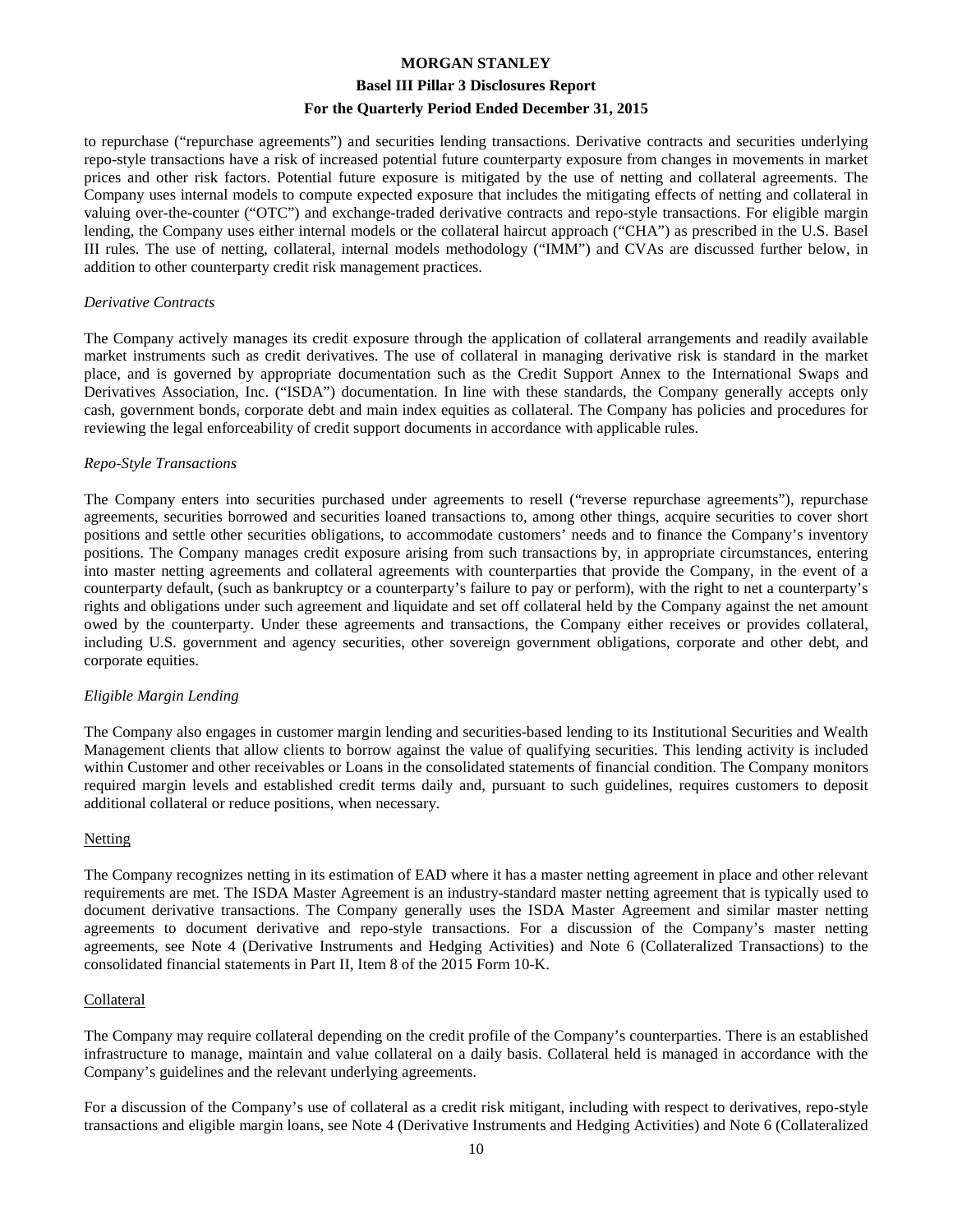#### **Basel III Pillar 3 Disclosures Report**

#### **For the Quarterly Period Ended December 31, 2015**

Transactions) to the consolidated financial statements in Part II, Item 8 of the 2015 Form 10-K. For further information on the Company's valuation approaches, including for collateral, see Note 2 (Significant Accounting Policies) and Note 3 (Fair Values) to the consolidated financial statements included in Part II, Item 8 of the 2015 Form 10-K.

#### General Disclosure for Counterparty Credit Risk

The following table presents the exposures for derivative and other contracts and securities financing transactions, consisting of repo-style transactions and eligible margin lending, presented on a U.S. GAAP basis.

|                                           | At<br>December 31, 2015 |
|-------------------------------------------|-------------------------|
|                                           | (dollars in millions)   |
| <b>Derivative and Other Contracts:</b>    |                         |
|                                           | 471,578                 |
|                                           | (391, 593)              |
|                                           | 79,985                  |
|                                           | (9,190)                 |
|                                           | (51, 381)               |
|                                           | 19,414                  |
| <b>Securities Financing Transactions:</b> |                         |
| <b>Repo-Style Transactions:</b>           |                         |
|                                           | 283.159                 |
|                                           | 11,071                  |
| <b>Eligible Margin Lending:</b>           |                         |
|                                           | 50.234                  |

(1) At December 31, 2015, the fair value of the collateral held exceeded the carrying value of margin loans.

The following table is presented on a U.S. GAAP basis and reflects the notional amount of outstanding credit derivatives at December 31, 2015, used to hedge the Company's own portfolio and those undertaken in connection with client intermediation activities.

|                        | At December 31, 2015     |  |           |                  |                                  |  |         |  |  |
|------------------------|--------------------------|--|-----------|------------------|----------------------------------|--|---------|--|--|
|                        | <b>Hedge Portfolio</b>   |  |           |                  | <b>Intermediation Activities</b> |  |         |  |  |
| Credit derivative type | Sold<br><b>Purchased</b> |  |           | <b>Purchased</b> |                                  |  | Sold    |  |  |
|                        | (dollars in millions)    |  |           |                  |                                  |  |         |  |  |
|                        | 35,558 \$                |  | 13,587 \$ |                  | 679.398 \$                       |  | 666,601 |  |  |
|                        |                          |  |           |                  | 1.690                            |  | 7,029   |  |  |
|                        | 3,037                    |  |           |                  | 10.935                           |  | 9,331   |  |  |
|                        | 38,595 \$                |  | 13,587    |                  | 692,023                          |  | 682,961 |  |  |

For a further discussion of the Company's credit derivatives, see "Quantitative and Qualitative Disclosures about Market Risk—Risk Management—Credit Risk—Credit Exposure–Derivatives—Credit Derivatives" in Part II, Item 7A and Note 4 (Derivative Instruments and Hedging Activities) to the consolidated financial statements in Part II, Item 8 of the 2015 Form 10-K.

#### Internal Models Methodology

The Company has been approved by its primary regulators to use the IMM to estimate counterparty exposure at future time horizons. Under the IMM approach, the Company uses simulation models to estimate the distribution of counterparty exposures at specified future time horizons. The simulation models project potential values of various risk factors that affect the Company's counterparty portfolio (*e.g.*, interest rates, equity prices, commodity prices and credit spreads) under a large number of simulation paths, and then determines possible changes in counterparty exposure for each path by re-pricing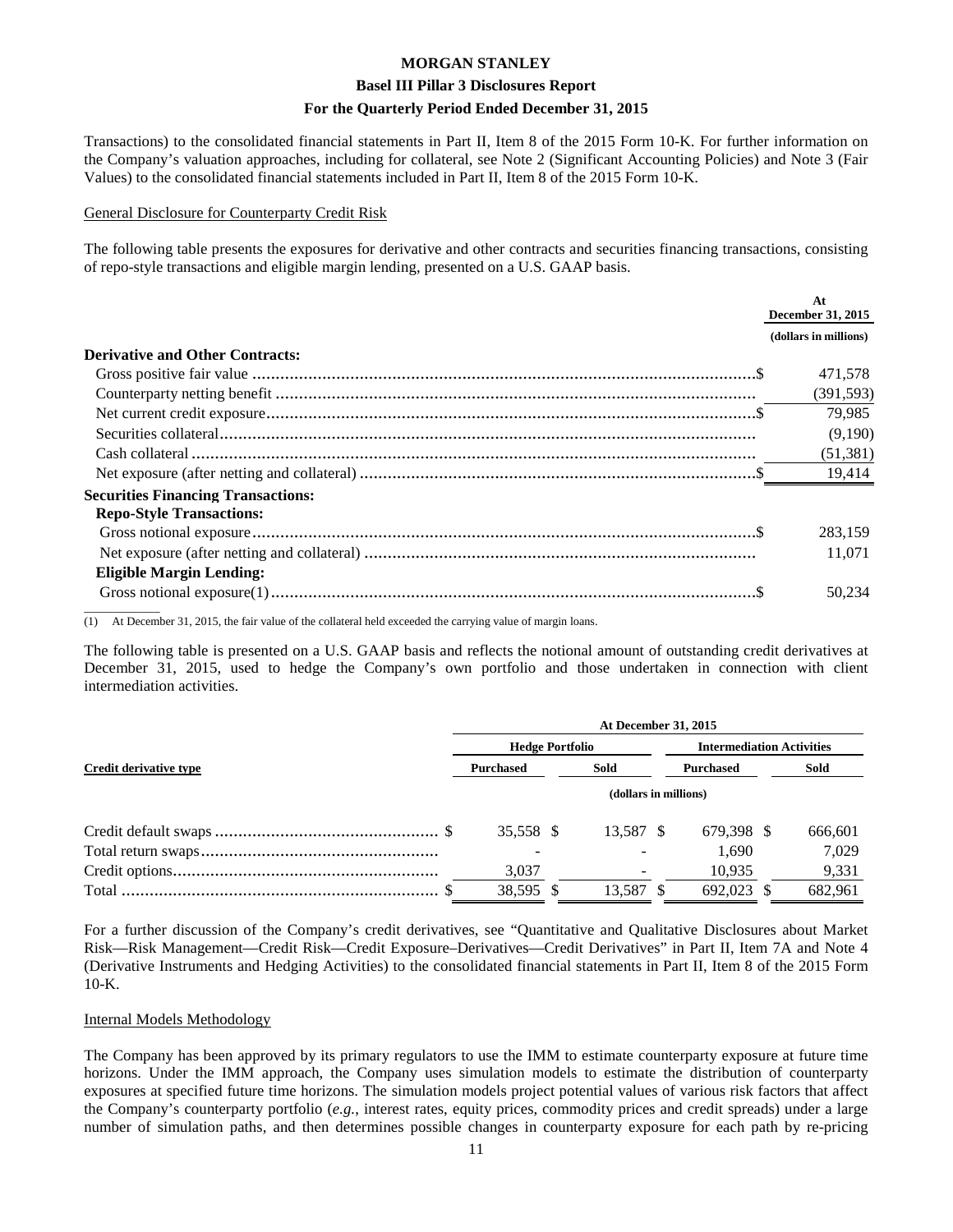#### **Basel III Pillar 3 Disclosures Report**

#### **For the Quarterly Period Ended December 31, 2015**

transactions with that counterparty under the projected risk factor values. A counterparty's expected positive exposure profile is determined from the resulting modeled exposure distribution to estimate EAD in calculating credit risk RWAs for regulatory capital ratio purposes. For a small population of exposures not modeled under this simulation method, the Company calculates EAD for regulatory capital purposes using a more conservative but less risk-sensitive method. The internal models incorporate the effects of legally enforceable netting and collateral agreements in estimating counterparty exposure.

#### Collateral Haircut Approach Methodology

For certain eligible margin loans, EAD is adjusted to reflect the risk mitigating effect of financial collateral in line with the CHA as prescribed in the U.S. Basel III rules. CVA and other counterparty credit risk management practices are discussed further below.

The table below presents the EAD used for the Company's determination of regulatory capital for derivative and other contracts and securities financing transactions, excluding default fund contributions.

|                                         | <b>At December 31, 2015</b>        |            |                          |                        |            |            |  |  |
|-----------------------------------------|------------------------------------|------------|--------------------------|------------------------|------------|------------|--|--|
|                                         | <b>Internal Models Methodology</b> |            |                          | <b>CHA Methodology</b> |            |            |  |  |
|                                         | <b>EAD</b>                         | <b>RWA</b> | <b>EAD</b>               | <b>RWA</b>             | <b>EAD</b> | <b>RWA</b> |  |  |
|                                         |                                    |            | (dollars in millions)    |                        |            |            |  |  |
| Derivative and other contracts $(1)$ \$ | 67,771 \$                          | 25,411 \$  | - \$                     | - \$                   | 67,771 \$  | 25.411     |  |  |
| Securities financing transactions       | 31,628                             | 5,538      | 1.677                    | 3.302                  | 33,305     | 8,840      |  |  |
|                                         | 1,548                              | 33         | $\overline{\phantom{0}}$ |                        | 1,548      | 33         |  |  |
| Total.                                  | 100.947 \$                         | 30.982 \$  | l.677 \$                 | 3.302 \$               | 102.624 \$ | 34.284     |  |  |

 $\overline{\phantom{a}}$  , where  $\overline{\phantom{a}}$ (1) Amount includes client exposures related to cleared transactions.

#### Other Counterparty Credit Risk Management Practices

#### *Credit Valuation Adjustment*

CVA refers to the fair value adjustment to reflect counterparty credit risk in the valuation of bilateral (*i.e.,* non-cleared) OTC derivative contracts. U.S. Basel III requires the Company to calculate RWAs for CVA.

The Company establishes a CVA for bilateral OTC derivative transactions based on expected credit losses given the probability and severity of a counterparty default. The adjustment is determined by evaluating the credit exposure to the counterparty and by taking into account the market value of a counterparty's credit risk as implied by credit spreads, and the effect of allowances for any credit risk mitigants such as legally enforceable netting and collateral agreements.

CVA is recognized in profit and loss on a daily basis and effectively represents an adjustment to reflect the credit component of the fair value of the derivatives receivable. Given that the previously recognized CVA reduces the potential loss faced in the event of a counterparty default, exposure metrics are reduced for CVA.

#### *Credit Limits Framework*

The Company employs an internal comprehensive and global Credit Limits Framework as one of the primary tools used to evaluate and manage credit risk levels across the Company. The Credit Limits Framework includes single-name limits and portfolio concentration limits by country, industry and product type. The limits within the Credit Limits Framework are calibrated to the Company's risk tolerance and reflect factors that include the Company's capital levels and the risk attributes of the exposures managed by the limits. Credit exposure is actively monitored against the relevant credit limits, and excesses are escalated in accordance with established governance thresholds. In addition, credit limits are evaluated and reaffirmed at least annually or more frequently as necessary.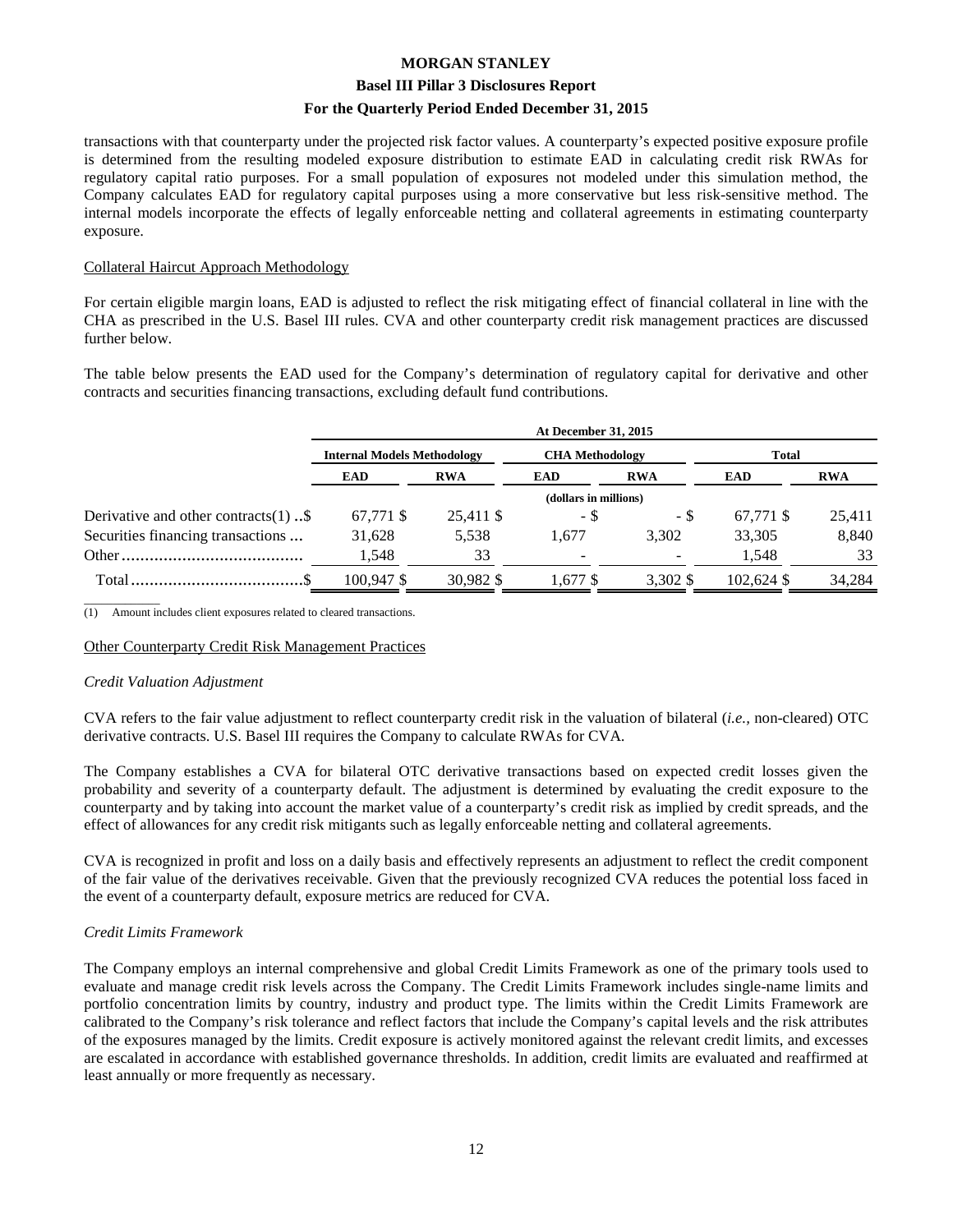# **Basel III Pillar 3 Disclosures Report**

#### **For the Quarterly Period Ended December 31, 2015**

#### *Additional Collateral Requirements Due to Credit Rating Downgrade*

For a discussion of the additional collateral or termination payments that may be called in the event of a future credit rating downgrade of the Company, see "MD&A—Liquidity and Capital Resources—Credit Ratings" in Part II, Item 7 of the 2015 Form 10-K.

# *Wrong-Way Risk*

The Company incorporates the effect of specific wrong-way risk in its calculation of the counterparty exposure. Specific wrong-way risk arises when a transaction is structured in such a way that the exposure to the counterparty is positively correlated with the PD of the counterparty; for example, a counterparty writing put options on its own stock or a counterparty collateralized by its own or related party stock. The Company considers specific wrong-way risk when approving transactions. The Company also monitors general wrong-way risk, which arises when the counterparty PD is correlated with general market or macroeconomic factors. The credit assessment process identifies these correlations and manages the risk accordingly.

# **5.5 Credit Risk Mitigation**

# **Overview**

In addition to the use of netting and collateral for mitigating counterparty credit risk discussed above, the Company may seek to mitigate credit risk from its lending and derivatives transactions in multiple ways, including through the use of guarantees and hedges. At the transaction level, the Company seeks to mitigate risk through management of key risk elements such as size, tenor, financial covenants, seniority and collateral. The Company actively hedges its lending and derivatives exposure through various financial instruments that may include single-name, portfolio and structured credit derivatives. Additionally, the Company may sell, assign or syndicate funded loans and lending commitments to other financial institutions in the primary and secondary loan market.

In connection with its derivative and other contracts and securities financing transaction activities, the Company generally enters into master netting agreements and collateral arrangements with counterparties. These agreements provide the Company with the ability to demand collateral, as well as to liquidate collateral and offset receivables and payables covered under the same master netting agreement in the event of a counterparty default. For further information on the impact of netting on the Company's credit exposures, see "Collateral" in Section 5.4 herein and "Quantitative and Qualitative Disclosures about Market Risk—Risk Management—Credit Risk" in Part II, Item 7A of the 2015 Form 10-K.

#### Loan Collateral Recognition and Management

Collateralizing loans significantly reduces the credit risk to the Company. As part of the credit evaluation process, the Credit Risk Management Department assesses the ability of obligors to grant collateral. The Credit Risk Management Department may consider the receipt of collateral as a factor when approving loans, as applicable.

Loans secured by customer margin accounts, a source of credit exposure, are collateralized in accordance with internal and regulatory guidelines. The Company monitors required margin levels and established credit limits daily and pursuant to such guidelines, requires customers to deposit additional collateral, or reduce positions, when necessary. Factors considered in the review of margin loans are the amount of the loan, the intended purpose, the degree of leverage being employed in the account, and overall evaluation of the portfolio to ensure proper diversification or, in the case of concentrated positions, appropriate liquidity of the underlying collateral or potential hedging strategies to reduce risk. Additionally, transactions relating to concentrated or restricted positions require a review of any legal impediments to liquidation of the underlying collateral. Underlying collateral for margin loans is reviewed with respect to the liquidity of the proposed collateral positions, valuation of securities, historic trading range, volatility analysis and an evaluation of industry concentrations.

With respect to first and second mortgage loans, including HELOC loans, a loan evaluation process is adopted within a framework of the credit underwriting policies and collateral valuation. Loan-to-collateral value ratios are determined based on independent third-party property appraisal/valuations, and the security lien position is established through title/ownership reports.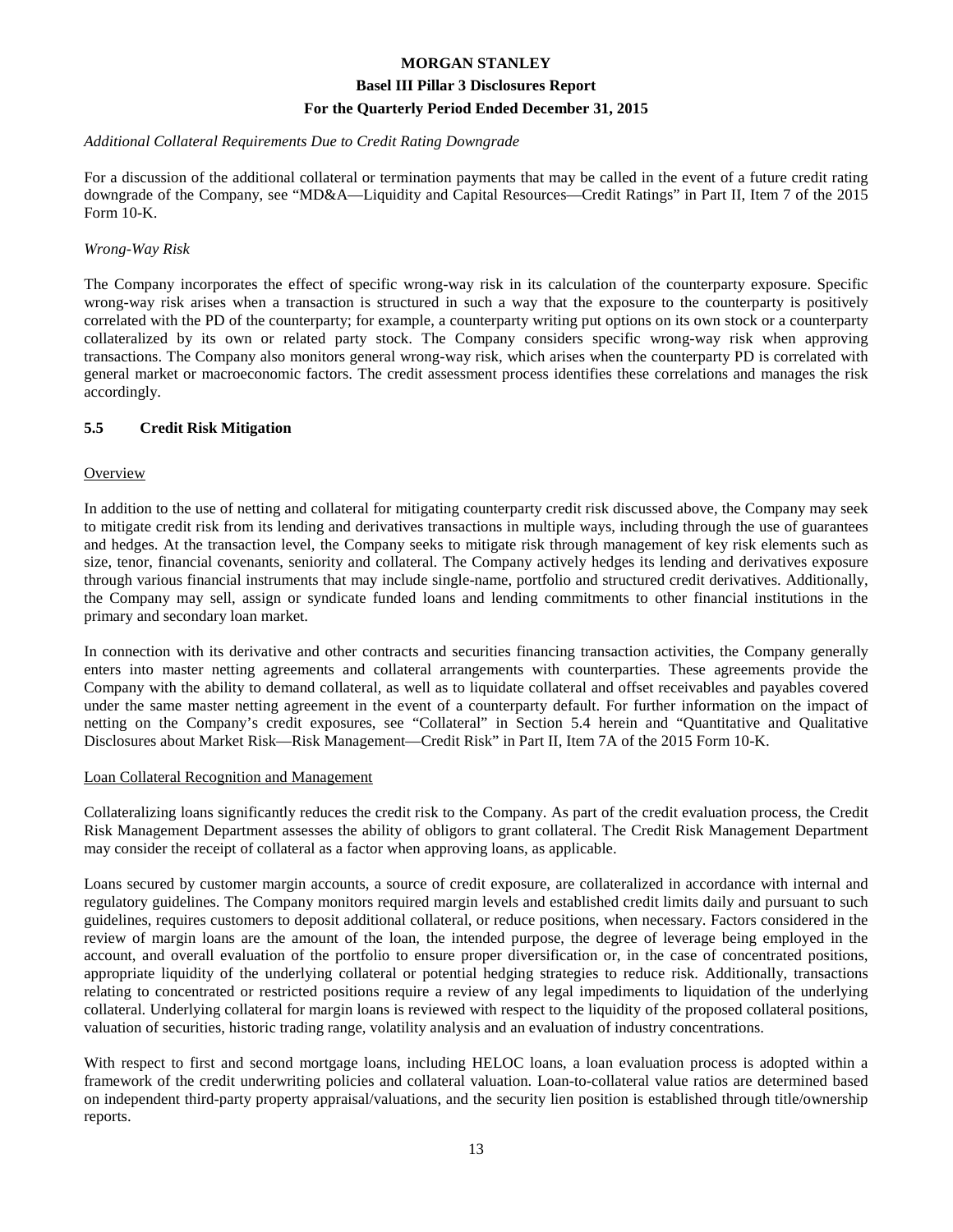#### Guarantees and Credit Derivatives

The Company may accept or request guarantees from related or third parties to mitigate credit risk for wholesale obligors. Such arrangements represent obligations for the guarantor to make payments to the Company if the counterparty fails to fulfill its obligation under a borrowing arrangement or other contractual obligation. The Company typically accepts guarantees from corporate entities and financial institutions within its Institutional Securities business segment, and individuals and their small- and medium-sized domestic businesses within its Wealth Management business segment. The Company may also hedge certain exposures using credit derivatives. The Company enters into credit derivatives, principally through credit default swaps, under which it receives or provides protection against the risk of default on a set of debt obligations issued by a specified reference entity or entities. A majority of the Company's hedge counterparties are banks, broker-dealers, insurance and other financial institutions.

The Company recognizes certain credit derivatives and third-party guarantees for the reduction of capital requirements under the Advanced Approach. At December 31, 2015, the aggregate EAD amount of the Company's wholesale exposure hedged by such credit derivatives or third-party guarantees, excluding CVA hedges, was \$2,794 million.

#### **6 Equities Not Subject to Market Risk Capital Rule**

#### **Overview**

The Company from time to time makes equity investments that may include business facilitation or other investing activities. Such investments are typically strategic investments undertaken by the Company to facilitate core business activities. From time to time, the Company may also make equity investments and capital commitments to public and private companies, funds and other entities. Additionally, the Company sponsors and manages investment vehicles and separate accounts for clients seeking exposure to private equity, infrastructure, mezzanine lending and real estate-related and other alternative investments. The Company may also invest in and provide capital to such investment vehicles.

#### Valuation for equity investments not subject to market risk capital rule

The Company's equity investments include investments in private equity funds, real estate funds and hedge funds (which include investments made in connection with certain employee deferred compensation plans), as well as direct investments in equity securities, which are recorded at fair value.

The Company applies the Alternative Modified Look-Through Approach for equity exposures to investment funds. Under this approach, the adjusted carrying value of an equity exposure to an investment fund is assigned on a pro rata basis to different risk weight categories based on the information in the fund's prospectus or related documents. For all other equity exposures, the Company applies the Simple Risk-Weight Approach ("SRWA"). Under SRWA, the RWA for each equity exposure is calculated by multiplying the adjusted carrying value of the equity exposure by the applicable regulatory prescribed risk weight.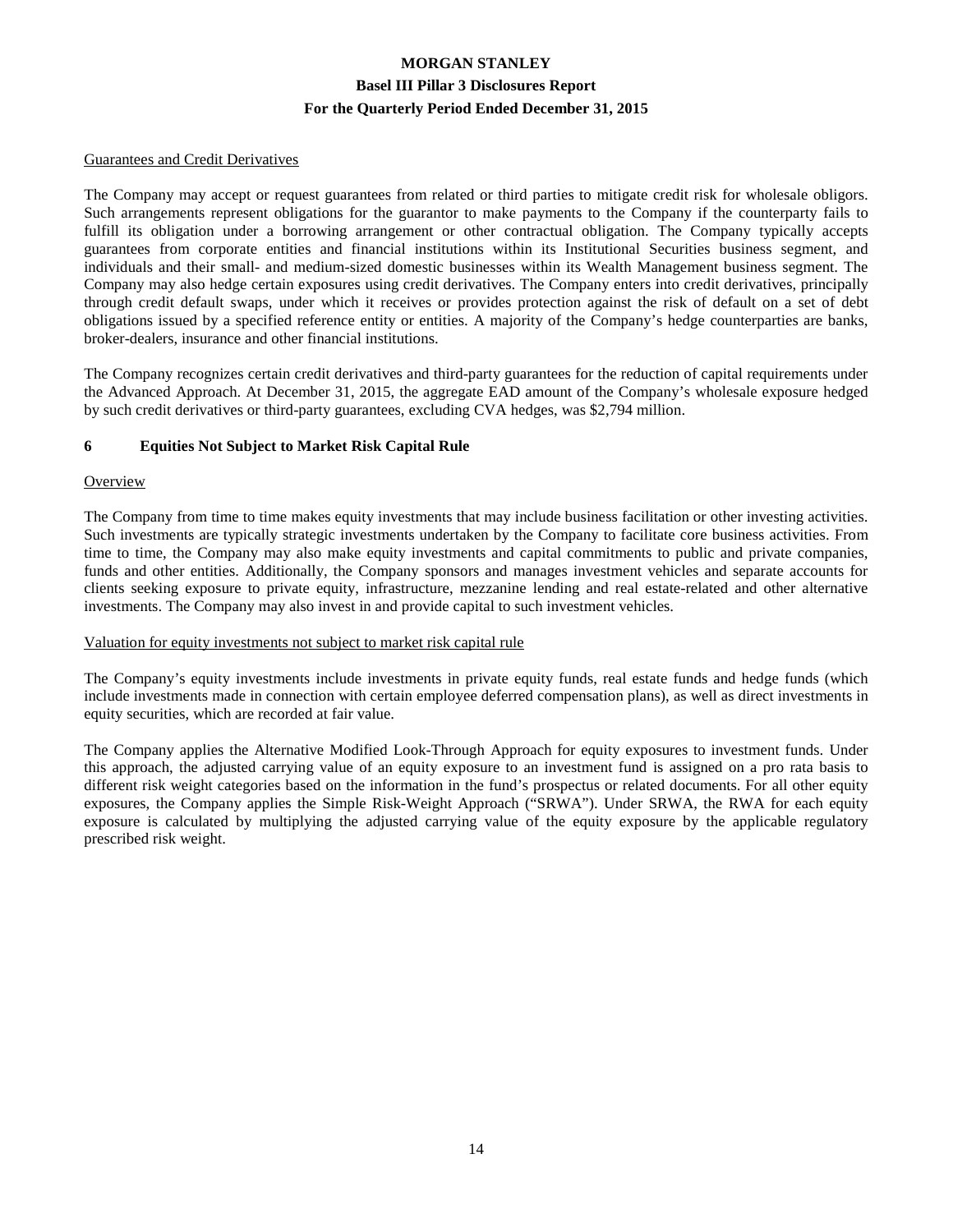#### **Basel III Pillar 3 Disclosures Report**

#### **For the Quarterly Period Ended December 31, 2015**

The following table consists of U.S. GAAP amounts disclosed in the Company's balance sheet of investments and the types and nature of investments, capital requirements by appropriate equity groupings, realized gains/(losses) from sales and liquidations in the reporting period, and total unrealized gains/(losses) on available for sale ("AFS") equity securities reflected in Accumulated other comprehensive income (loss) ("AOCI"), net of tax, including unrecognized gains/(losses) related to investments carried at cost and unrealized gains/(losses) included in Tier 1 and/or Tier 2 capital.

|                                                                               | <b>At December 31, 2015</b>                |                         |    |         |  |
|-------------------------------------------------------------------------------|--------------------------------------------|-------------------------|----|---------|--|
| <b>Type of Equity Investments</b>                                             | <b>Total</b><br><b>On-balance Sheet(1)</b> | <b>Risk</b><br>Weight % |    | RWAs(2) |  |
|                                                                               |                                            | (dollars in millions)   |    |         |  |
| Simple Risk-Weight Approach:                                                  |                                            |                         |    |         |  |
|                                                                               | 328                                        | 0%                      | \$ |         |  |
|                                                                               | 37                                         | 20%                     |    | 8       |  |
|                                                                               | 1,848                                      | 100%                    |    | 2,068   |  |
|                                                                               | 4,491                                      | 100%                    |    | 5,159   |  |
| Significant investments in unconsolidated financial institutions(3)           | 4,104                                      | 100%                    |    | 4,678   |  |
|                                                                               |                                            | 300%                    |    |         |  |
|                                                                               |                                            | 400%                    |    |         |  |
|                                                                               | 484                                        | 600%                    |    | 3,606   |  |
|                                                                               | 11,292                                     | N/A                     | \$ | 15,519  |  |
| Equity exposures to investment funds:                                         |                                            |                         |    |         |  |
|                                                                               | 3,175                                      | N/A                     |    | 2,960   |  |
| Total Equities Not Subject to Market Risk Capital Rule\$                      | 14,467                                     | N/A                     | \$ | 18,479  |  |
|                                                                               |                                            |                         |    | 139     |  |
| Total unrealized gains/(losses) on AFS equity securities reflected in AOCI(4) |                                            |                         |    | (6)     |  |
|                                                                               |                                            |                         |    | (4)     |  |

Unrealized gains/(losses) included in Tier 1 and/or Tier 2 capital ................................................................ (6)  $\overline{\phantom{a}}$ 

N/A—Not Applicable

(2) In accordance with U.S. Basel III, RWAs reflect a 1.06 multiplier and include both on- and off-balance sheet equity exposures.

Under the Advanced Approach, significant investments in unconsolidated financial institutions in the form of common stock, which are not deducted from Common Equity Tier 1, are assigned a 250% risk weight. Between 2014 and 2017, under the transitional rules, a 100% risk weight is applied. In 2018, the 250% risk weight comes into effect on a fully phased-in basis.

#### **7 Securitization Exposures**

A securitization exposure is defined (in line with the U.S. Basel III definition) as a transaction in which:

- All or a portion of the credit risk of the underlying exposures is transferred to third parties, and has been separated into two or more tranches reflecting different levels of seniority;
- The performance of the securitization depends upon the performance of the underlying exposures;
- All or substantially all of the underlying exposures are financial exposures; and
- The underlying exposures are not owned by an operating company or certain other issuers.

Securitization exposures include on- or off-balance sheet exposures (including credit enhancements) that arise from a traditional securitization or synthetic securitization (including a re-securitization transaction); or an exposure that directly or indirectly references a securitization exposure (*e.g.*, a credit derivative). A re-securitization is a securitization which has more than one underlying exposure and in which one or more of the underlying exposures is itself a securitization exposure.

<sup>(1)</sup> The total on-balance sheet amount reflects \$10,150 million and \$4,317 million of non-publicly traded and publicly traded investments, respectively, at December 31, 2015. The on-balance sheet amounts reflect approximate fair value of these exposures and are presented on a U.S. GAAP basis, which include investments in the Company's own capital instruments and investments in the capital instruments of unconsolidated financial institutions that are subject to capital deductions under U.S. Basel III. At December 31, 2015, the amount of Equities Not Subject to Market Risk Capital Rule that was deducted from Total capital was \$31 million, which also includes certain deductions applicable under the Volcker Rule. For a discussion of the Company's deductions under the Volcker Rule, see "Business—Supervision and Regulation—Financial Holding Company—Activities Restrictions under the Volcker Rule" in Part I, Item 1 of the 2015 Form 10-K. For further information on the Company's valuation techniques related to investments, see Note 2 (Significant Accounting Policies) to the consolidated financial statements in Part II, Item 8 of the 2015 Form 10-K.

<sup>(4)</sup> For the quarter ended December 31, 2015.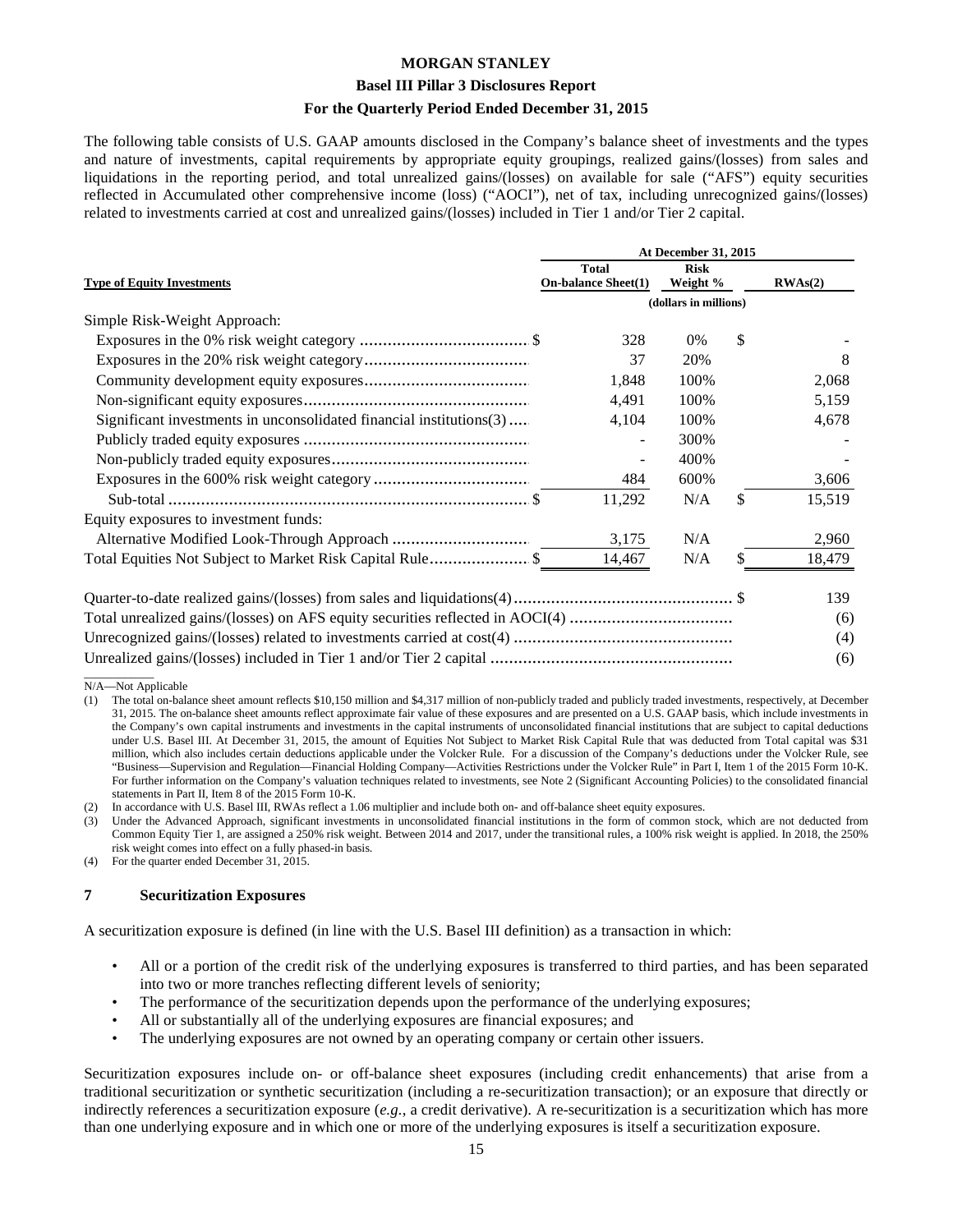On-balance sheet exposures include securitization notes purchased and loans made to securitization trusts. Off-balance sheet exposures include liquidity commitments and derivatives (including tranched credit derivatives and derivatives for which the reference obligation is a securitization).

Securitization exposures are classified as either traditional or synthetic. In a traditional securitization, risk is transferred other than through the use of credit derivatives or guarantees. Typically, the originator establishes a special purpose entity ("SPE") and sells assets (either originated or purchased) off its balance sheet into the SPE, which issues securities to investors. In a synthetic securitization, credit risk is transferred to an investor through the use of credit derivatives or guarantees.

The Company does not manage or advise entities that invest in securitizations sponsored by the Company.

Except for (i) the AFS securities portfolios, for which the Company purchases mostly highly rated tranches of commercial mortgage and other securitizations not sponsored by the Company, and (ii) warehouse loans and liquidity commitments to client sponsored SPEs, the Company engages in securitizations primarily as a trading activity.

The Company retains securities issued in some of the securitization transactions it sponsors, and it purchases securities issued in securitization transactions sponsored by others as part of its trading inventory. These interests are included in the consolidated statements of financial condition at fair value with mark-to-market changes reported in net income.

For further information on securitization transactions in which the Company holds any exposure in either the banking book or the trading book, see Note 13 (Variable Interest Entities and Securitization Activities) to the consolidated financial statements in Part II, Item 8 of the 2015 Form 10-K.

#### **7.1 Accounting and Valuation**

For a discussion of the Company's accounting and valuation techniques related to securitization, see Note 2 (Significant Accounting Policies), Note 3 (Fair Values) and Note 13 (Variable Interest Entities and Securitization Activities) to the consolidated financial statements in Part II, Item 8 of the 2015 Form 10-K.

#### **7.2 Securitization and Resecuritization Exposures in the Banking Book**

The following table presents the total outstanding exposures securitized by the Company as a sponsor for which the Company has retained credit or counterparty exposures in the banking book at December 31, 2015. This excludes securities held in the Company's trading book and this table is primarily comprised of transactions in which the Company transferred assets and entered into a derivative transaction with the securitization SPE. For residential mortgage and commercial mortgage transactions, these derivatives are interest rate and/or currency swaps. Traditional securitization exposures reflect unpaid principal balances of the underlying collateral, and synthetic securitization exposures reflect notional amounts.

|                      | <b>At December 31, 2015</b>           |                                                                                                         |                  |  |
|----------------------|---------------------------------------|---------------------------------------------------------------------------------------------------------|------------------|--|
|                      | <b>Traditional</b>                    |                                                                                                         |                  |  |
| <b>Exposure type</b> | <b>Amounts Sold by</b><br>the Company | <b>Amounts Sold by</b><br><b>Third Parties in</b><br><b>Transactions</b><br>Sponsored by<br>the Company | <b>Synthetic</b> |  |
|                      |                                       | (dollars in millions)                                                                                   |                  |  |
|                      | 7,570 \$                              | 4.772 \$                                                                                                |                  |  |
|                      | 688                                   |                                                                                                         |                  |  |
|                      |                                       |                                                                                                         |                  |  |
|                      |                                       |                                                                                                         |                  |  |
|                      | 8.258 \$                              | 4.772 \$                                                                                                |                  |  |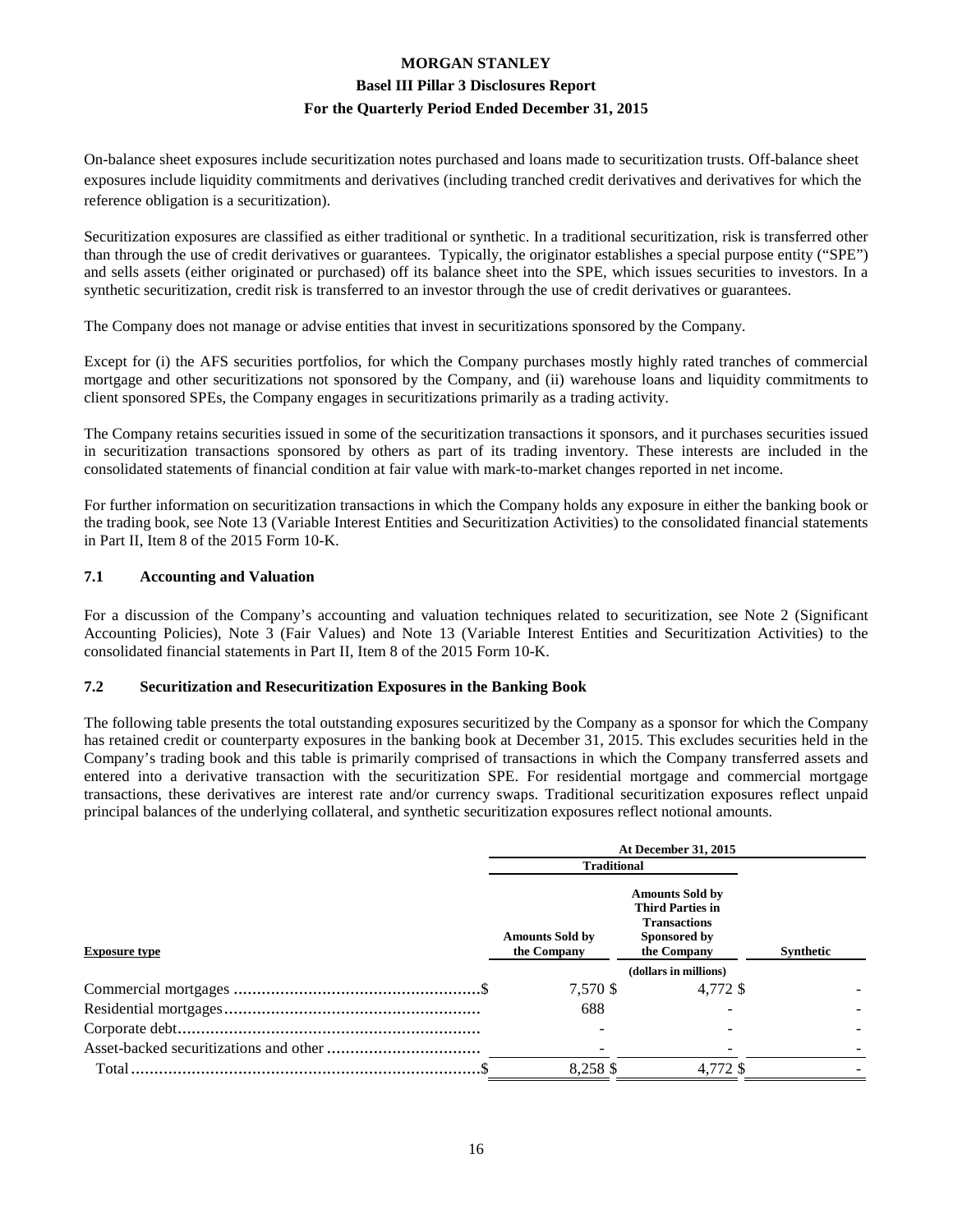#### **Basel III Pillar 3 Disclosures Report**

#### **For the Quarterly Period Ended December 31, 2015**

The following table is presented on a U.S. GAAP basis and reflects a summary of the Company's securitization activity during 2015, regardless of whether the Company retained credit or counterparty exposure, including the amount of exposures securitized (by exposure type), and the corresponding recognized gain or loss on sale. This table includes assets transferred by unaffiliated co-depositors into these transactions.

|                      |                                             | <b>Year Ended December 31, 2015</b>    |                                                                                                         |  |
|----------------------|---------------------------------------------|----------------------------------------|---------------------------------------------------------------------------------------------------------|--|
| <b>Exposure type</b> | <b>Amounts Sold by</b><br>the Company $(1)$ | Recognized<br>Gain / (Loss)<br>on Sale | <b>Amounts Sold by</b><br><b>Third Parties in</b><br><b>Transactions</b><br>Sponsored by<br>the Company |  |
|                      |                                             | (dollars in millions)                  |                                                                                                         |  |
|                      | 7,888 \$                                    | 39 S                                   | 11,408                                                                                                  |  |
|                      | 1.091                                       |                                        |                                                                                                         |  |
|                      |                                             |                                        |                                                                                                         |  |
|                      |                                             |                                        |                                                                                                         |  |
|                      | 8.979 \$                                    | 39 \$                                  | 11.408                                                                                                  |  |

 $\overline{\phantom{a}}$  , where  $\overline{\phantom{a}}$ (1) Amounts represent notional value of assets which the Company contributed to the securitization.

The following table is presented on a U.S. GAAP basis and reflects a summary of the Company's securitization activity during 2015, for those transactions in which the Company has not retained an interest, including the amount of exposures securitized (by exposure type), and the corresponding recognized gain or loss on sale. This table includes assets transferred by unaffiliated co-depositors into these transactions.

|                      | Year Ended December 31, 2015                |                                      |                                                                                                         |  |  |  |
|----------------------|---------------------------------------------|--------------------------------------|---------------------------------------------------------------------------------------------------------|--|--|--|
| <b>Exposure type</b> | <b>Amounts Sold by</b><br>the $Commonov(1)$ | Recognized<br>Gain/(Loss)<br>on Sale | <b>Amounts Sold by</b><br><b>Third Parties in</b><br><b>Transactions</b><br>Sponsored by<br>the Company |  |  |  |
|                      |                                             | (dollars in millions)                |                                                                                                         |  |  |  |
|                      | 2,876 \$                                    | 14 S                                 | 7,128                                                                                                   |  |  |  |
|                      | 402                                         |                                      |                                                                                                         |  |  |  |
|                      |                                             |                                      |                                                                                                         |  |  |  |
|                      |                                             |                                      |                                                                                                         |  |  |  |
|                      | 3,278 \$                                    | 14 \$                                | 7.128                                                                                                   |  |  |  |
|                      |                                             |                                      |                                                                                                         |  |  |  |

(1) Amounts represent notional value of assets which the Company contributed to the securitization.

 $\overline{\phantom{a}}$  , where  $\overline{\phantom{a}}$ 

The following tables primarily include securities held in the Company's AFS securities portfolios, warehouse loans and liquidity commitments made to securitization entities and transactions in which the Company entered into derivative transactions with a securitization issuer. The tables do not include securities held in the Company's trading book. For information on securities held in the Company's trading book, see "Securitization and Resecuritization Exposures in the Trading Book" in Section 7.3 herein.

The Company did not retain any senior or subordinate tranches, nor recognized related credit losses in the banking book. During the quarter ended December 31, 2015, the Company did not have material impaired/past due exposures or losses on securitized assets.

In addition, the Company may enter into derivative contracts, such as interest rate swaps with securitization SPEs. These derivative transactions generally represent senior obligations of the SPEs, senior to the most senior beneficial interest outstanding in the securitized exposures, and are included in the Company's consolidated statements of financial condition primarily at fair value.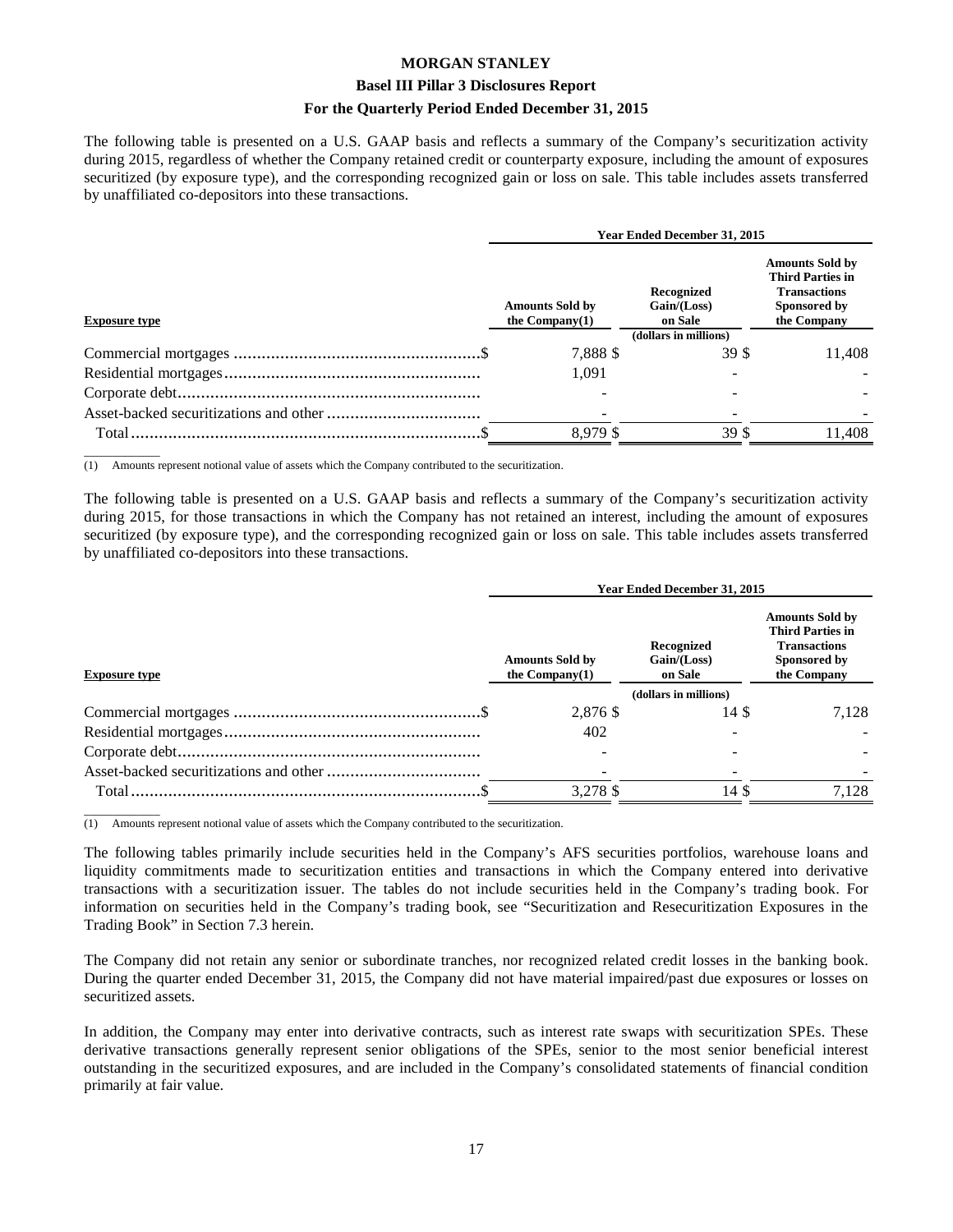#### **Basel III Pillar 3 Disclosures Report**

#### **For the Quarterly Period Ended December 31, 2015**

The following table is presented on a U.S. GAAP basis and reflects the outstanding exposures intended to be securitized:

| <b>Exposure type</b> | At December 31, 2015  |
|----------------------|-----------------------|
|                      | (dollars in millions) |
|                      | 934                   |
|                      |                       |
|                      |                       |
|                      |                       |
|                      | 942                   |

The following table presents the aggregate EAD amount of the Company's outstanding on- and off-balance sheet securitization positions by exposure type:

|                      | At December 31, 2015    |                          |              |  |
|----------------------|-------------------------|--------------------------|--------------|--|
| <b>Exposure type</b> | <b>On-balance sheet</b> | <b>Off-balance sheet</b> | <b>Total</b> |  |
|                      | (dollars in millions)   |                          |              |  |
|                      | 5,097 \$                | 1,256 \$                 | 6,353        |  |
|                      | 2.024                   | 16                       | 2,040        |  |
|                      | 942                     | 384                      | 1.326        |  |
|                      | 10.285                  | 3,020                    | 13,305       |  |
|                      | 18,348 \$               | 4.676 \$                 | 23,024       |  |

 $\overline{\phantom{a}}$  , where  $\overline{\phantom{a}}$ (1) Amounts primarily reflect student loans, auto receivables, servicer advance receivables, municipal bonds and credit card receivables.

The following tables present the aggregate EAD amount of securitization exposures retained or purchased and the associated RWAs for these exposures, categorized between securitization and re-securitization exposures. In addition, these exposures are further categorized into risk weight bands and by risk-based capital approaches. The Company employs the Supervisory Formula Approach and the Simplified Supervisory Formula Approach to calculate counterparty credit capital for securitization exposures in the Company's banking book. The Supervisory Formula Approach uses internal models to calculate the risk weights for securitization exposures. The Simplified Supervisory Formula Approach is a simplified version of the Supervisory Formula Approach under which the risk weights for securitization exposures are determined using supervisory risk weights and other inputs. In those cases where the Company does not apply either of the Supervisory Formula Approach or the Simplified Supervisory Formula Approach, then the securitization exposures will be assigned to the 1,250% risk weight category.

|                          |           |                                     |                                                          | At December 31, 2015   |                             |             |
|--------------------------|-----------|-------------------------------------|----------------------------------------------------------|------------------------|-----------------------------|-------------|
|                          |           |                                     |                                                          | <b>Securitizations</b> |                             |             |
|                          |           | <b>Supervisory Formula Approach</b> | <b>Simplified Supervisory</b><br><b>Formula Approach</b> |                        | 1,250% Risk Weight Category |             |
| <b>Risk Weight</b>       | EAD       | <b>RWAs</b>                         | <b>EAD</b>                                               | <b>RWAs</b>            | <b>EAD</b>                  | <b>RWAs</b> |
|                          |           |                                     |                                                          | (dollars in millions)  |                             |             |
| 0\% to $\leq$ =20\%  \$  | 12,999 \$ | 2,756 \$                            | $6,284$ \$                                               | 1,332 \$               | - \$                        |             |
| $>20\%$ to $\leq 100\%$  | 1,196     | 376                                 | 239                                                      | 160                    |                             |             |
| $>100\%$ to $\leq 500\%$ | 51        | 193                                 | 1,889                                                    | 3,433                  |                             |             |
| $>500\%$ to $<1250\%$    |           |                                     | 330                                                      | 2,839                  |                             |             |
| $1,250\%$                |           |                                     |                                                          |                        |                             | 140         |
|                          | 14,246 \$ | $3,325$ \$                          | 8,742 \$                                                 | 7,764 \$               | 11S                         | 140         |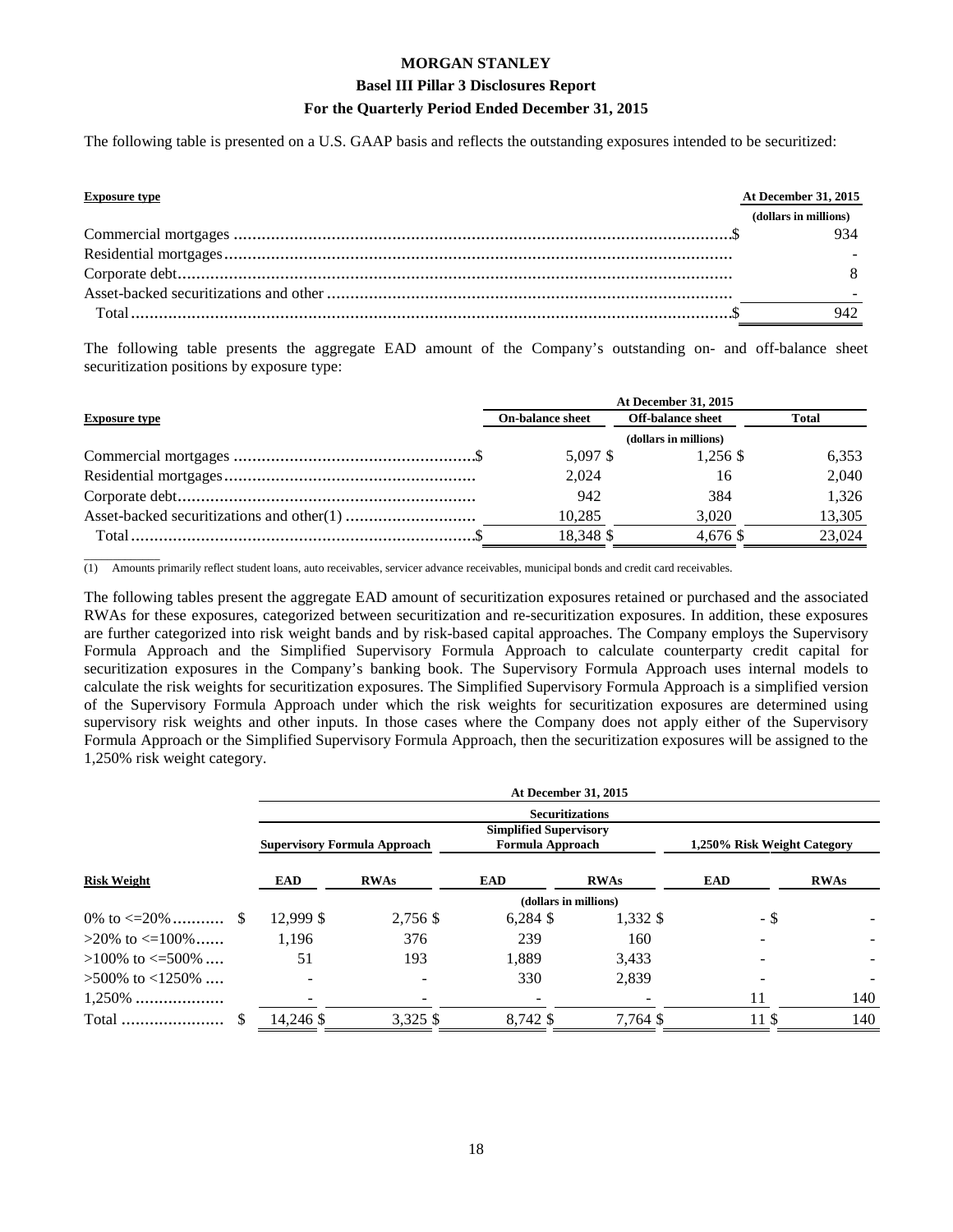#### **Basel III Pillar 3 Disclosures Report**

#### **For the Quarterly Period Ended December 31, 2015**

|                    |                                     |             | <b>At December 31, 2015</b>                              |             |                             |             |
|--------------------|-------------------------------------|-------------|----------------------------------------------------------|-------------|-----------------------------|-------------|
|                    |                                     |             | <b>Re-securitizations</b>                                |             |                             |             |
|                    | <b>Supervisory Formula Approach</b> |             | <b>Simplified Supervisory</b><br><b>Formula Approach</b> |             | 1,250% Risk Weight Category |             |
| <b>Risk Weight</b> | <b>EAD</b>                          | <b>RWAs</b> | <b>EAD</b>                                               | <b>RWAs</b> | <b>EAD</b>                  | <b>RWAs</b> |
|                    |                                     |             | (dollars in millions)                                    |             |                             |             |
|                    | - \$                                | - \$        | - \$                                                     | - \$        | - \$                        |             |
| $>20\%$ to =100\%  |                                     |             |                                                          |             |                             |             |
| $>100\%$ to =500\% |                                     |             | 26                                                       | 86          |                             |             |
| $>500\%$ to 1250\% |                                     |             |                                                          |             |                             |             |
|                    |                                     |             |                                                          |             |                             |             |
| Total              | -ა                                  | - \$        | 26 \$                                                    | 86\$        | $\overline{\phantom{0}}$    |             |

At December 31, 2015, the amount of exposures that was deducted from Tier 1 common capital, representing the after-tax gain on sale resulting from securitization was \$32 million.

The following table presents the aggregate EAD amount of re-securitization exposures retained or purchased, categorized according to exposures to which credit risk mitigation is applied and those not applied.

|                              | At December 31, 2015  |
|------------------------------|-----------------------|
|                              | (dollars in millions) |
| Re-securitization exposures: |                       |
|                              |                       |
|                              | 26                    |
|                              | 26                    |
|                              |                       |
|                              | 26                    |
|                              | 26                    |

The credit risk of the Company's securitizations and re-securitizations is controlled by actively monitoring and managing the associated credit exposures. The Company evaluates collateral quality, credit subordination levels and structural characteristics of securitization transactions at inception and on an ongoing basis, and manages exposures against internal concentration limits.

#### **7.3 Securitization and Resecuritization Exposures in the Trading Book**

The Company also engages in securitization activities related to commercial and residential mortgage loans, corporate bonds and loans, municipal bonds and other types of financial instruments. The Company records such activities in the trading book.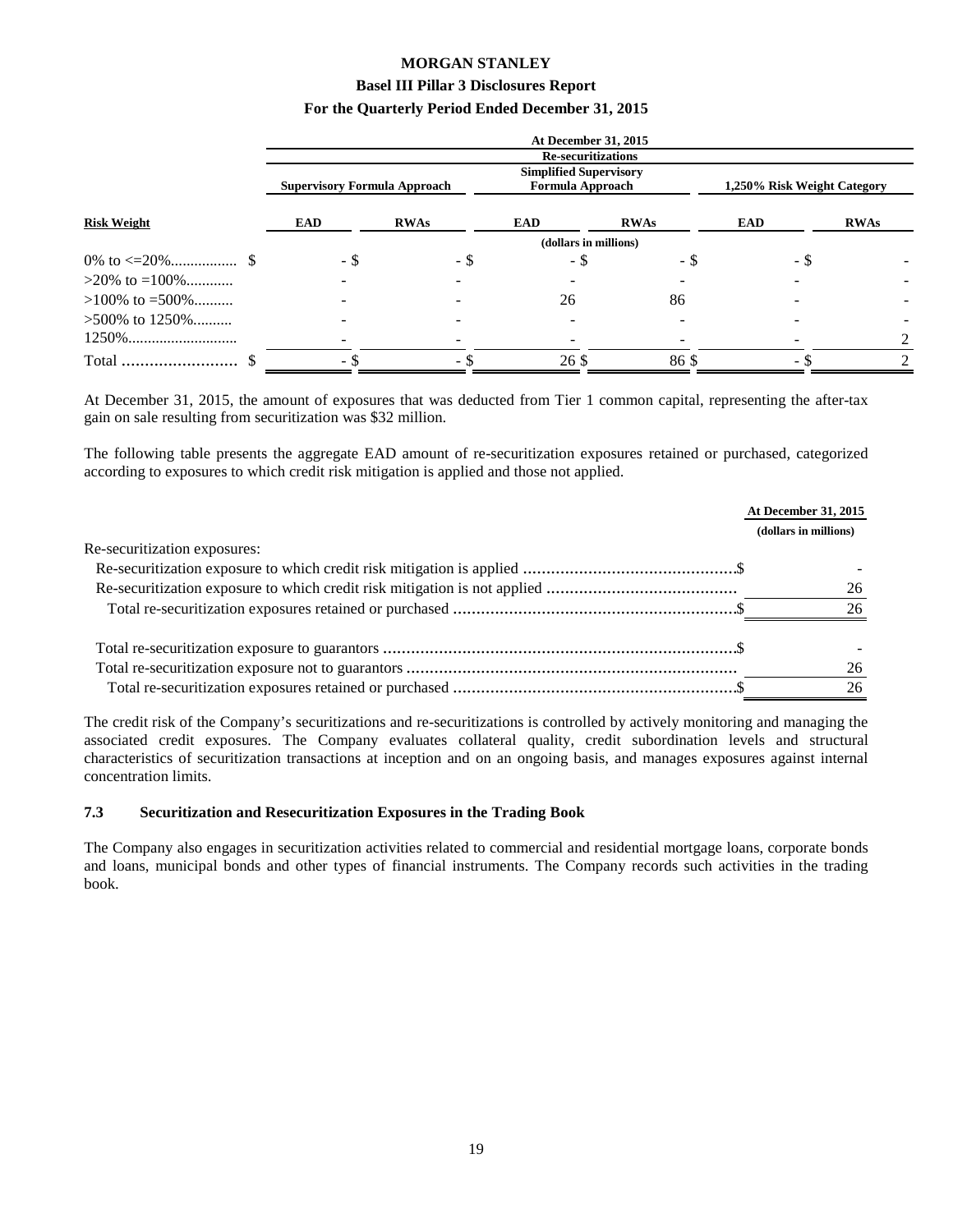#### **Basel III Pillar 3 Disclosures Report**

#### **For the Quarterly Period Ended December 31, 2015**

The following table presents the Net Market Value of the Company's aggregate on- and off-balance sheet securitization positions by exposure type, inclusive of hedges, in the trading book:

|                  | <b>At December 31, 2015</b> |
|------------------|-----------------------------|
| <b>Exposures</b> | <b>Net Market Value(1)</b>  |
|                  | (dollars in millions)       |
|                  | 1.658                       |
|                  | 1.817                       |
|                  | 1,385                       |
|                  | 458                         |
|                  | 5.318                       |

 $\overline{\phantom{a}}$ Net Market Value represents the fair value for cash instruments and the replacement value for derivative instruments.

(2) Amount includes correlation trading positions that are not eligible for Comprehensive Risk Measure ("CRM") surcharge. For more information on CRM, see Section 9.1 "Comprehensive Risk Measure" included herein.

The Company closely monitors the price, basis and liquidity risk in the covered securitization and resecuritization positions that are held in the trading book. Each position falls into at least one or more trading limits that have been set to limit the aggregate, concentration and basis risk in the portfolio to acceptable levels. Holdings are monitored against these limits on a daily basis.

The inherent market risk of these positions are captured in various risk measurement models including Regulatory VaR, Regulatory stressed VaR and stress loss scenarios which are calculated and reviewed on a daily basis. Further, the Company regularly performs additional analysis to comprehend various risks in its securitization and resecuritization portfolio, and changes in these risks. Analysis is performed in accordance with U.S. Basel III to understand structural features of the portfolio and the performance of underlying collateral.

The Company calculates the standard specific risk regulatory capital for securitization and resecuritization positions under the Simplified Supervisory Formula Approach. Under this approach, a risk weight assigned to each position is calculated based on a prescribed regulatory methodology. The resulting capital charge represents the higher of the total net long or net short capital charge calculated after applicable netting.

In addition, the Company uses a variety of hedging strategies to mitigate credit spread and default risk for the securitization and resecuritization positions. Hedging decisions are based on market conditions, and are evaluated within the Company's risk governance structure.

#### **8 Interest Rate Risk Sensitivity Analysis**

The Company believes that the Net Interest Income Sensitivity Analysis is an appropriate representation of the Company's U.S. Bank Subsidiaries' interest rate risk for non-trading activities. For information on the interest rate risk sensitivity analysis, see "Quantitative and Qualitative Disclosures about Market Risk—Risk Management—Market Risk—Non-trading Risks – Interest Rate Risk Sensitivity" in Part II, Item 7A of the 2015 Form 10-K.

#### **9 Market Risk**

Market risk refers to the risk that a change in the level of one or more market prices, rates, indices, implied volatilities (the price volatility of the underlying instrument imputed from option prices), correlations or other market factors, such as market liquidity, will result in losses for a position or portfolio. Generally, the Company incurs market risk as a result of trading, investing and client facilitation activities, principally within its Institutional Securities business segment where the substantial majority of the Company's market risk capital is required. In addition, the Company incurs trading-related market risk within its Wealth Management business segment. The Company's Investment Management business segment incurs principally Non-trading market risk primarily from investments in real estate funds and investments in private equity vehicles.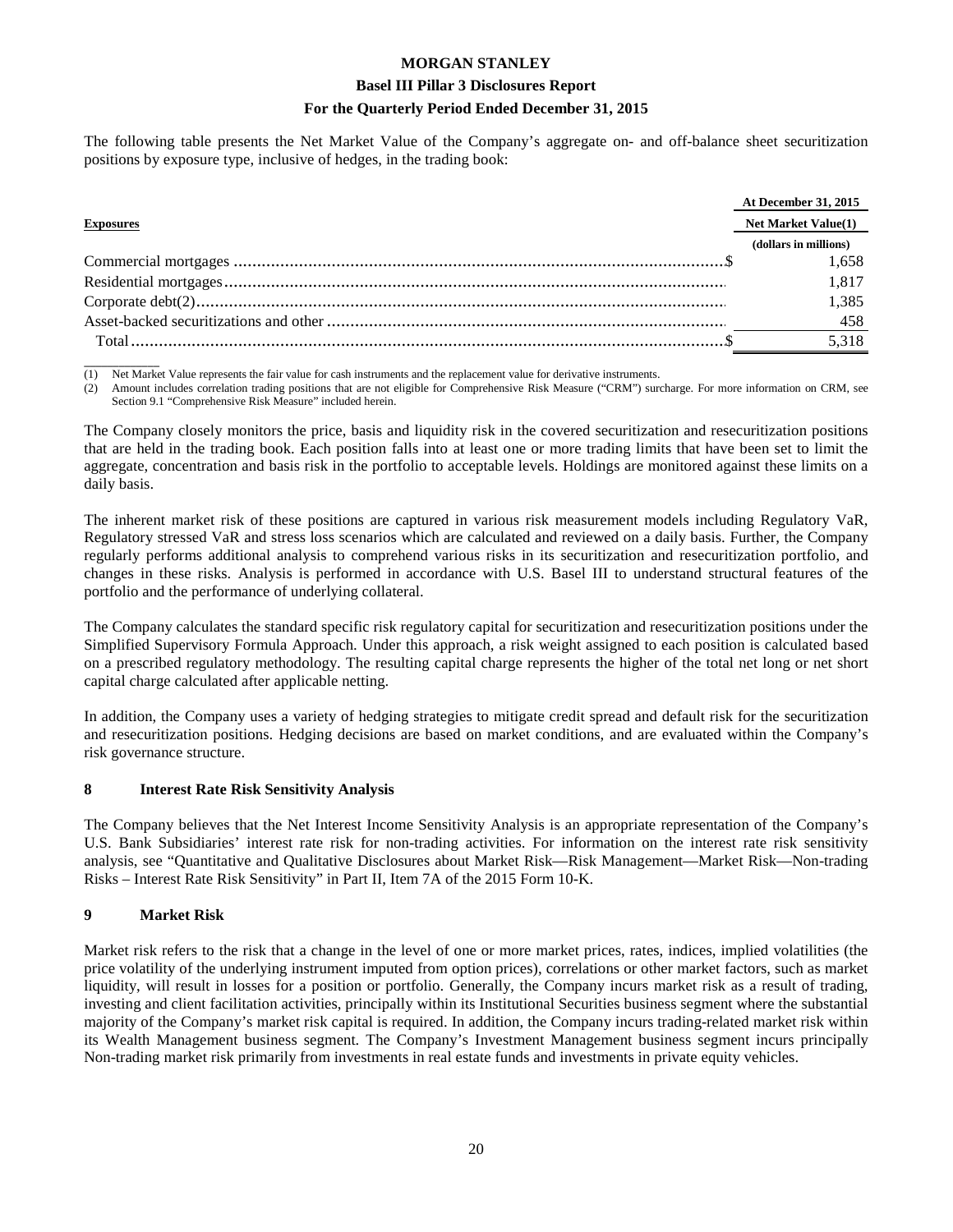#### **Basel III Pillar 3 Disclosures Report**

#### **For the Quarterly Period Ended December 31, 2015**

The following table presents the Company's measure for market risk and market risk RWAs in accordance with the Advanced Approach, categorized by component type. RWAs for market risk are computed using either regulator-approved internal models or standardized methods that involve applying risk-weighting factors prescribed by regulators. Pursuant to U.S. Basel III, multiplying the measure for market risk by 12.5 results in market risk RWAs.

|                                                            | At December 31, 2015                     |         |  |
|------------------------------------------------------------|------------------------------------------|---------|--|
| Components of measure for market risk and market risk RWAs | <b>Measure for</b><br><b>Market Risk</b> | RWAs(1) |  |
|                                                            | (dollars in millions)                    |         |  |
|                                                            | 615 \$                                   | 7.683   |  |
|                                                            | 1.661                                    | 20.765  |  |
|                                                            | 308                                      | 3,847   |  |
|                                                            | 672                                      | 8.403   |  |
| Specific risk:                                             |                                          |         |  |
|                                                            | 1.308                                    | 16,357  |  |
|                                                            | 1,154                                    | 14,421  |  |
|                                                            | 5.718 \$                                 | 71.476  |  |

 $\overline{\phantom{a}}$  , where  $\overline{\phantom{a}}$ (1) For information on the Company's market risk RWAs roll-forward from December 31, 2014 to December 31, 2015, see "MD&A—Liquidity and Capital Resources—Regulatory Requirements—Implementation of U.S. Basel III— Regulatory Capital Ratios" in Part II, Item 7 of the 2015 Form 10-K.

(2) Per regulatory requirements, the daily average of the previous 60 business days from the period-end date is utilized in the regulatory capital calculation.

(3) Per regulatory requirements, the weekly average of the previous 12 weeks from the period-end date is utilized in the regulatory capital calculation.

(4) Amounts include an 8% CRM surcharge computed under the standardized approach for positions eligible for CRM. As of the most recent reporting date, the CRM surcharge related to RWAs was \$5,987 million. For more information on CRM, see Section 9.1 "Comprehensive Risk Measure" included herein.

(5) Non-securitization specific risk charges calculated using regulatory-prescribed risk-weighting factors for certain debt and equity positions. The prescribed riskweighting factors are generally based on, among other things, the Organization for Economic Cooperation and Development's country risk classifications for the relevant home country (in the case of public sector and depository institution debt positions), the remaining contractual maturity and internal assessments of creditworthiness. Additionally, amounts include a De Minimis RWA for positions not captured in the VaR model.

(6) For information on market risk related to securitizations, see Section 7.3 "Securitization and Resecuritization Exposures in the Trading Book" included herein.

#### **9.1 Model Methodology, Assumptions and Exposure Measures**

#### Regulatory VaR

The Company estimates VaR using an internal model based on volatility-adjusted historical simulation for general market risk factors and Monte Carlo simulation for name-specific risk in corporate shares, bonds, loans and related derivatives. The model constructs a distribution of hypothetical daily changes in the value of trading portfolios based on the following: historical observation of daily changes in key market indices or other market risk factors; and information on the sensitivity of the portfolio values to these market risk factor changes. The Company's VaR model uses four years of historical data with a volatility adjustment to reflect current market conditions.

The Company utilizes the same VaR model for risk management purposes as well as regulatory capital calculations. The portfolio of positions used for the Company's VaR for risk management purposes ("Management VaR") differs from that used for regulatory capital requirements ("Regulatory VaR"), as it contains certain positions that are excluded from Regulatory VaR. Examples include counterparty CVAs and loans that are carried at fair value and associated hedges.

For regulatory capital purposes, Regulatory VaR is computed at a 99% level of confidence over a 10-day time horizon. The Company's Management VaR is computed at a 95% level of confidence over a one-day time horizon, which is a useful indicator of possible trading losses resulting from adverse daily market moves. For more information about the Company's Management VaR model, related statistics and limit monitoring process, see "Quantitative and Qualitative Disclosures about Market Risk—Risk Management—Market Risk" in Part II, Item 7A of the 2015 Form 10-K.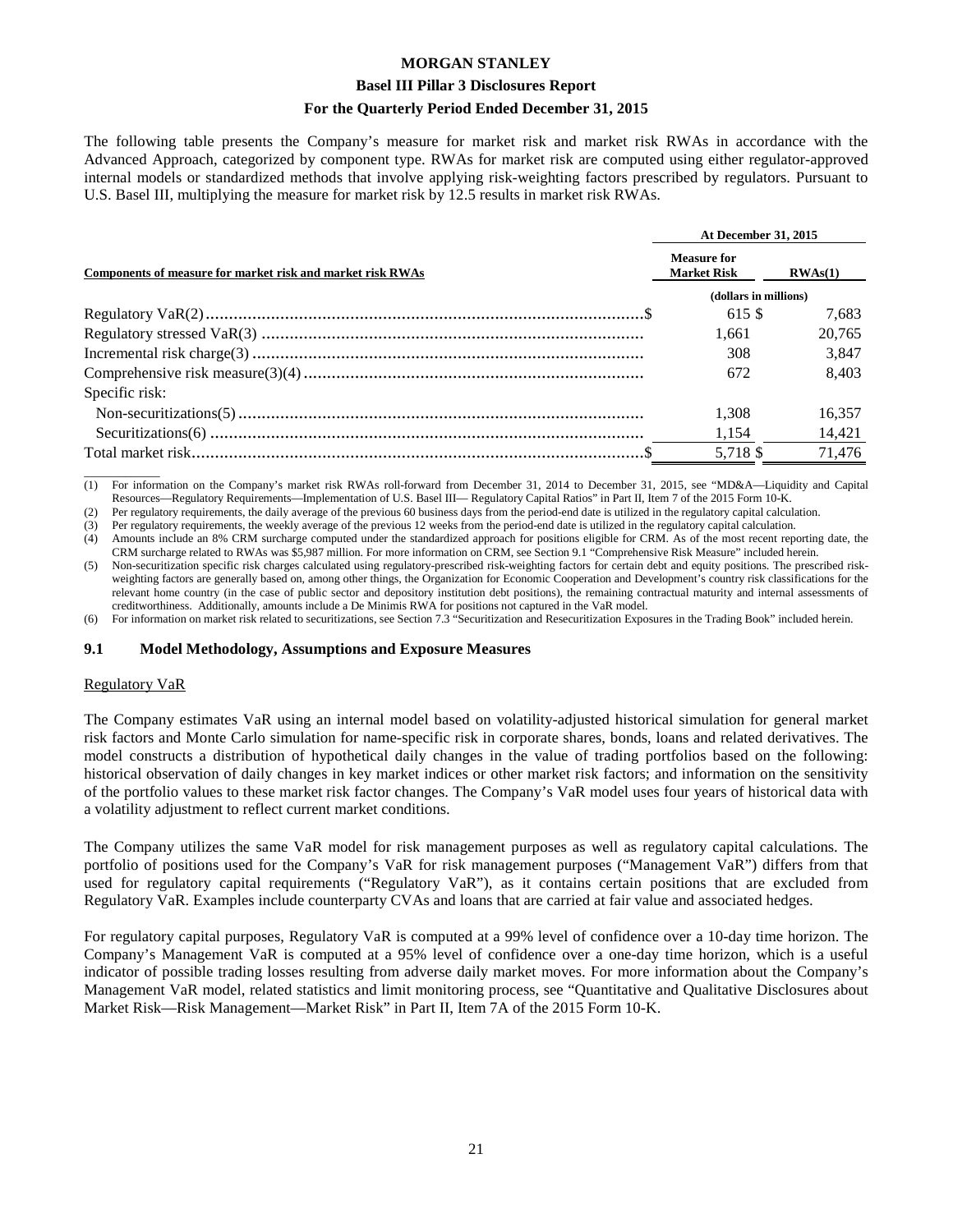#### **Basel III Pillar 3 Disclosures Report**

#### **For the Quarterly Period Ended December 31, 2015**

The following table presents the period-end, daily average, and high and low Regulatory VaR by risk category for a 10-day holding period for the quarter ended December 31, 2015. Additionally, the daily average Regulatory VaR for a one-day holding period is shown for comparison. The metrics below are calculated over the calendar quarter and therefore may not coincide with the period applied in the regulatory capital calculations.

|  | 99% Regulatory VaR<br><b>Ouarter Ended December 31, 2015</b>   |                              |                     |        |     |
|--|----------------------------------------------------------------|------------------------------|---------------------|--------|-----|
|  | <b>One-Dav</b><br><b>Holding Period</b><br>Daily<br>Average(1) | <b>10-Day Holding Period</b> |                     |        |     |
|  |                                                                | Period End                   | Daily<br>Average(1) | High   | Low |
|  | (dollars in millions)                                          |                              |                     |        |     |
|  | 40\$                                                           | 98 \$                        | 126S                | 174 \$ | 95  |
|  | 35                                                             | 104                          | 111                 | 138    | 96  |
|  | 26                                                             | 78                           | 84                  | 115    | 71  |
|  | 15                                                             | 27                           | 48                  | 87     | 27  |
|  | 17                                                             | 36                           | 53                  | 94     | 32  |
|  | (67)                                                           | (174)                        | (213)               | N/A    | N/A |
|  | 66 \$                                                          | 169 \$                       | 209 \$              | 259 \$ | 169 |

 $\overline{\phantom{a}}$  , where  $\overline{\phantom{a}}$ N/A–Not Applicable

(1) The daily average shown is calculated over the entire quarter. Per regulatory requirements, the daily average of the previous 60 business days from the periodend date is utilized in the regulatory capital calculation.

(2) Diversification benefit equals the difference between the total Regulatory VaR and the sum of the component VaRs. This benefit arises because the simulated one-day losses for each of the components occur on different days; similar diversification benefits also are taken into account within each component.

(3) The high and low VaR values for the total Regulatory VaR and each of the component VaRs might have occurred on different days during the quarter, and therefore the diversification benefit is not an applicable measure.

#### Regulatory Stressed VaR

Regulatory stressed VaR is calculated using the same methodology and portfolio composition as Regulatory VaR. However, Regulatory stressed VaR is based on a continuous one-year historical period of significant market stress, appropriate to the Company's portfolio. The Company's selection of the one-year stressed window is evaluated on an ongoing basis.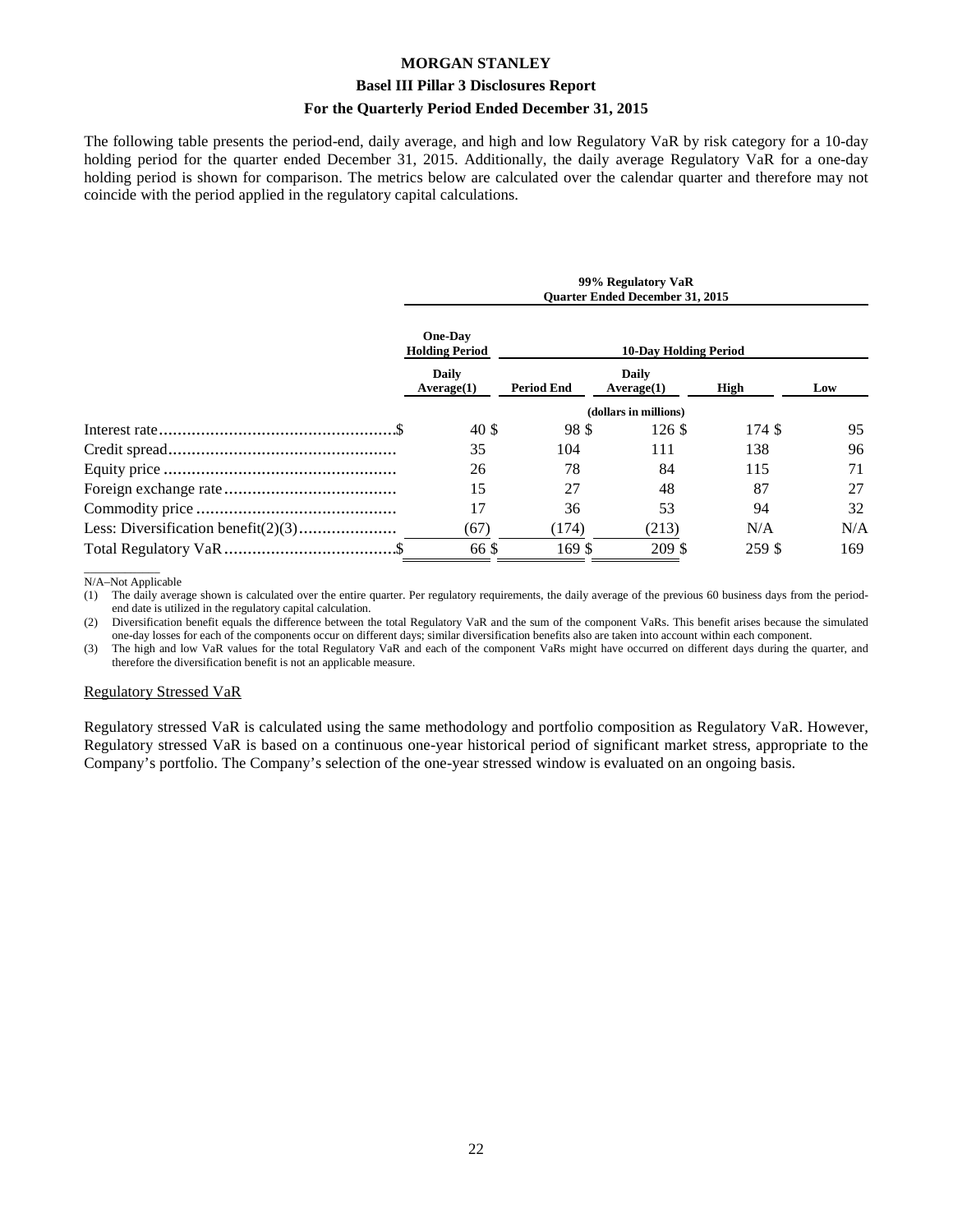#### **Basel III Pillar 3 Disclosures Report**

#### **For the Quarterly Period Ended December 31, 2015**

The following table presents the period-end, weekly average, and high and low Regulatory stressed VaR for a 10-day holding period for the quarter ended December 31, 2015. Additionally, the weekly average Regulatory stressed VaR for a one-day holding period is shown for comparison. The metrics below are calculated over the calendar quarter and therefore may not coincide with the period applied in the regulatory capital calculations.

|                                  | 99% Regulatory Stressed VaR<br><b>Ouarter Ended December 31, 2015</b> |                   |                              |        |     |
|----------------------------------|-----------------------------------------------------------------------|-------------------|------------------------------|--------|-----|
|                                  | One-Day<br><b>Holding Period</b>                                      |                   | <b>10-Day Holding Period</b> |        |     |
|                                  | Weekly<br>Average(1)                                                  | <b>Period End</b> | Weekly<br>Average(1)         | High   | Low |
|                                  |                                                                       |                   | (dollars in millions)        |        |     |
| Total Regulatory stressed VaR \$ | 177 S                                                                 | 469 \$            | 559 \$                       | 694 \$ | 469 |

 $\overline{\phantom{a}}$  , where  $\overline{\phantom{a}}$ (1) The weekly average shown is calculated over the entire quarter. Per regulatory requirements, the weekly average of the previous 12 weeks from the period-end date is utilized in the regulatory capital calculation.

#### Incremental Risk Charge

The Incremental Risk Charge ("IRC") is an estimate of default and migration risk of unsecuritized credit products in the trading book. The IRC also captures recovery risk, and assumes that average recoveries are lower when default rates are higher. A Monte Carlo simulation-based model is used to calculate the IRC at a 99.9% level of confidence over a one-year time horizon. A constant level of risk assumption is imposed which ensures that all positions in the IRC portfolio are evaluated over the full one-year time horizon.

The IRC model differentiates the underlying traded instruments by liquidity horizons, with the minimum liquidity horizon set to 3 months. Lower rated issuers receive longer liquidity horizons of between 6 and 12 months. In addition to the ratingsbased liquidity horizon, the Company also applies liquidity horizon penalties to positions that are deemed concentrated.

The following table presents the period-end, weekly average, and high and low IRC for the quarter ended December 31, 2015. The metrics below are calculated over the calendar quarter and therefore may not coincide with the period applied in the regulatory capital calculations.

| <b>Ouarter Ended December 31, 2015</b> |                       |       |     |
|----------------------------------------|-----------------------|-------|-----|
| Weekly                                 |                       |       |     |
| <b>Period End</b>                      | Average(1)            | High  | Low |
|                                        | (dollars in millions) |       |     |
| 308 S                                  | 222 S                 | 308 S | .26 |

 $\overline{\phantom{a}}$  , where  $\overline{\phantom{a}}$ (1) The weekly average shown is calculated over the entire quarter. Per regulatory requirements, the weekly average of the previous 12 weeks from the period-end date is utilized in the regulatory capital calculation.

#### Comprehensive Risk Measure

Comprehensive Risk Measure ("CRM") is an estimate of risk in the correlation trading portfolio, taking into account credit spread, correlation, basis, recovery and default risks. A Monte Carlo simulation-based model is used to calculate the CRM at a 99.9% level of confidence over a one-year time horizon, applying the constant level of risk assumption.

All positions in the CRM portfolio are given a liquidity horizon of 6 months.

Positions eligible for CRM are also subject to an 8% capital surcharge, which is reflected in "Comprehensive risk measure" in the "Components of measure for market risk and market risk RWAs" table in Section 9 herein.

#### *Correlation Trading Positions*

A correlation trading position is a securitization position for which all or substantially all of the value of the underlying exposure is based on the credit quality of a single company for which a two-way market exists, or on commonly traded indices based on such exposures for which a two-way market exists on the indices. Hedges of correlation trading positions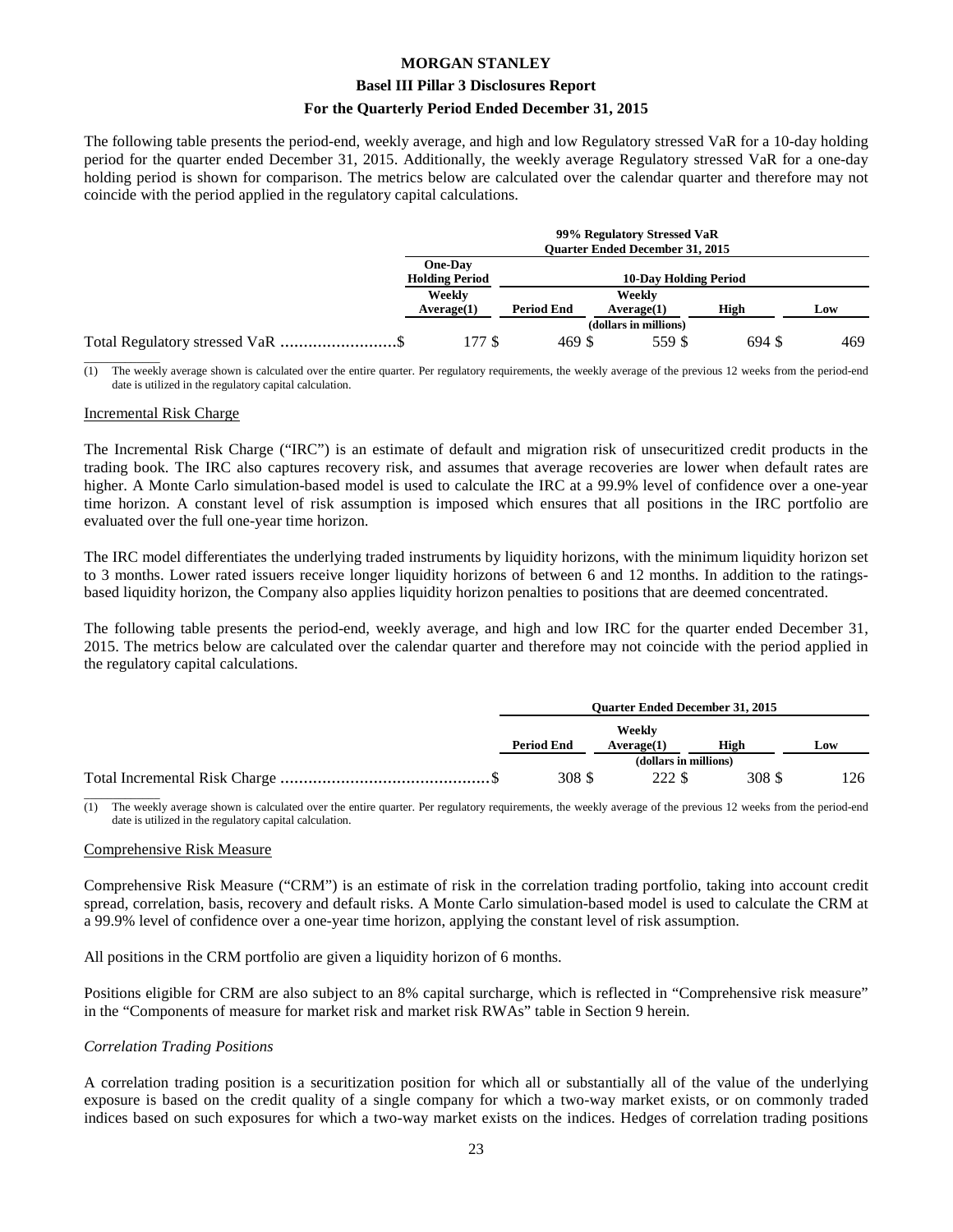#### **Basel III Pillar 3 Disclosures Report**

#### **For the Quarterly Period Ended December 31, 2015**

are also considered correlation trading positions. For the quarter ended December 31, 2015, the Company's aggregate CRM eligible correlation trading positions had a Net Market Value<sup>3</sup> of \$1,320 million, which is comprised of net long market values of \$400 million and net short market values of \$920 million. The net long and net short market values are inclusive of netting permitted under U.S. Basel III.

The following table presents the period-end, weekly average, and high and low CRM for the quarter ended December 31, 2015. The metrics below are calculated over the calendar quarter and therefore may not coincide with the period applied in the regulatory capital calculations.

| <b>Ouarter Ended December 31, 2015</b> |                      |                  |        |
|----------------------------------------|----------------------|------------------|--------|
| <b>Period End</b>                      | Weekly<br>Average(1) | $\text{High}(2)$ | Low(2) |
| (dollars in millions)                  |                      |                  |        |
| 209 \$                                 | 196 \$               | 233 S            | 146.   |
| 384                                    | 485                  | 552              | 384    |
| 593 S                                  | 681 \$               | 784 S            | 593    |

 $\overline{\phantom{a}}$  , where  $\overline{\phantom{a}}$ The weekly average shown is calculated over the entire quarter. Per regulatory requirements, the weekly average of the previous 12 weeks from the period-end date is utilized in the regulatory capital calculation.

(2) The high and low measures for the modeled and surcharge measures are evaluated independently. As a result, the high and low measures can occur on different reporting dates and may not be additive to the total charge.

#### **9.2 Model Limitations**

The Company uses VaR and Stressed VaR as components in a range of risk management tools. Among their benefits, VaR models permit estimation of a portfolio's aggregate market risk exposure, incorporating a range of varied market risks and portfolio assets. However, VaR has various limitations, which include, but are not limited to: use of historical changes in market risk factors, which may not be accurate predictors of future market conditions, and may not fully incorporate the risk of extreme market events that are outsized relative to observed historical market behavior or reflect the historical distribution of results beyond the 99% confidence interval; and reporting of losses over a defined time horizon, which does not reflect the risk of positions that cannot be liquidated or hedged over that defined horizon.

The Company also uses IRC and CRM models to measure default and migration risk of credit spread and correlation trading positions in the trading book. Among their benefits, these models permit estimation of a portfolio's aggregate exposure to default and migration risk, incorporating a range of market risk factors in a period of financial stress. However, the IRC and CRM models have various limitations, which include, but are not limited to: use of historical default rates, credit spread movements, correlation and recovery rates, which may not be accurate predictors of future credit environments, and may not fully incorporate the risk of extreme credit events that are outsized relative to observed historical behavior or reflect the historical distribution of results beyond the 99.9% confidence interval.

Regulatory VaR, Regulatory stressed VaR, IRC and CRM numbers are not readily comparable across firms because of differences in the firms' portfolios, modeling assumptions and methodologies. In IRC and CRM, those differences may be particularly pronounced because of the long risk horizon measured by these models as well as the difficulty in performing backtesting. These differences can result in materially different numbers across firms for similar portfolios. As a result, the model-based numbers tend to be more useful when interpreted as indicators of trends in a firm's risk profile rather than as an absolute measure of risk to be compared across firms.

#### **9.3 Model Validation**

 $\overline{a}$ 

The Company validates its Regulatory VaR model, Regulatory stressed VaR model, IRC model and CRM model on an ongoing basis. The Company's model validation process is independent of the internal models' development, implementation and operation. The validation process includes, among other things, an evaluation of the conceptual soundness of the internal models.

 $3$  Net Market Value represents the fair value for cash instruments and the replacement value for derivative instruments.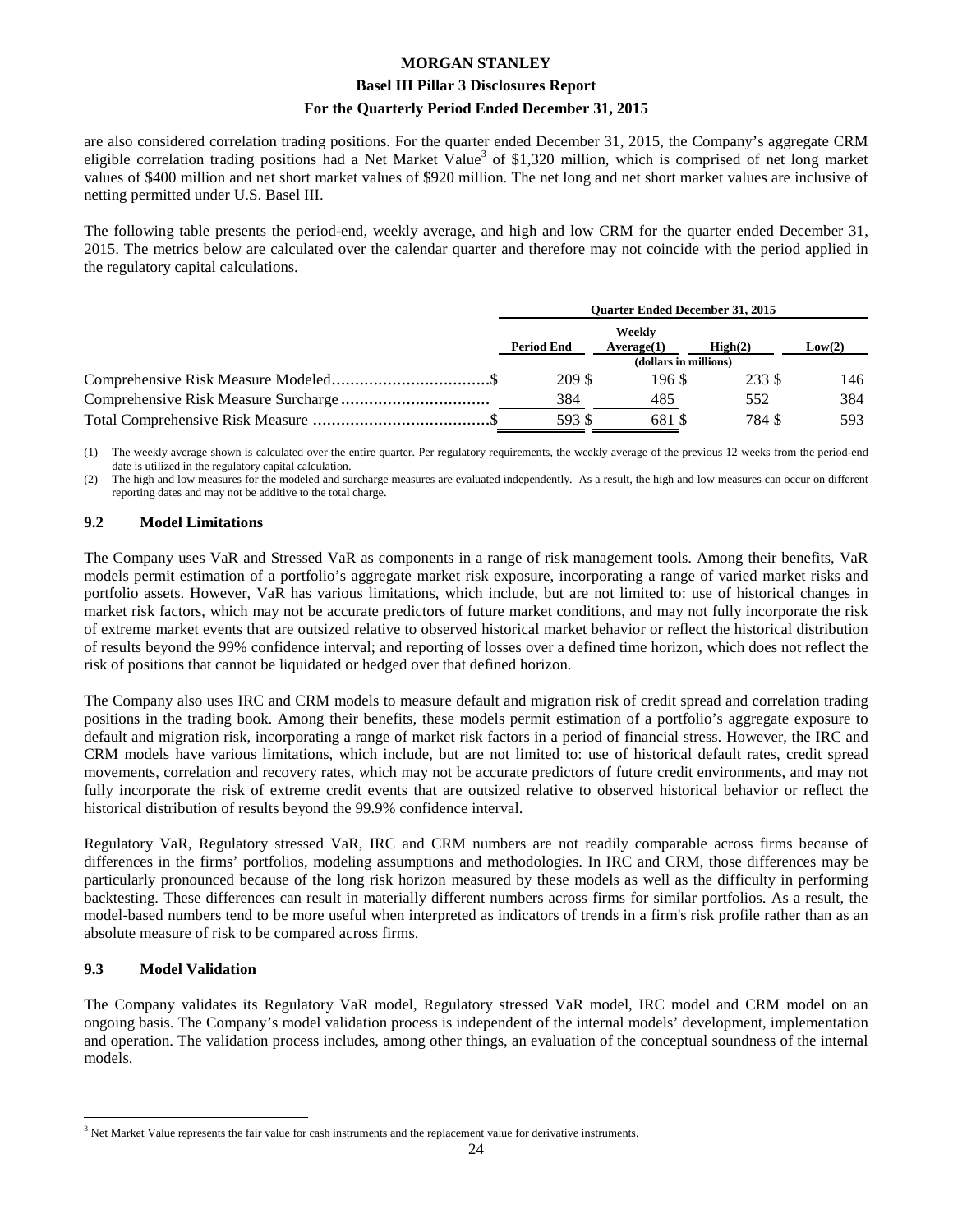#### **Basel III Pillar 3 Disclosures Report**

#### **For the Quarterly Period Ended December 31, 2015**

The Company's Regulatory VaR model, Regulatory stressed VaR model, IRC model and CRM model have all been approved for use by the Company's regulators.

#### **9.4 Regulatory VaR Backtesting**

One method of evaluating the reasonableness of the Company's VaR model as a measure of the Company's potential volatility of net revenue is to compare the VaR with the hypothetical buy-and-hold trading revenue. Assuming no intra-day trading, for a 99%/one-day VaR, the expected number of times that trading losses should exceed VaR during the year is two to three times, and, in general, if trading losses were to exceed VaR more than ten times in a year, the adequacy of the VaR model would be questioned. For days where losses exceed the VaR statistic, the Company examines the drivers of trading losses to evaluate the VaR model's accuracy relative to realized trading results.

The Company regularly conducts a comparison of its VaR-based estimates with buy-and-hold gains or losses experienced ("backtesting"). The buy-and-hold gains or losses are defined in the U.S. Basel III as profits or losses on covered positions, as defined in Section 9.5 below, excluding fees, commissions, reserves, net interest income and intraday trading. The buy-andhold gains or losses utilized for Regulatory VaR backtesting differs from the daily net trading revenue as disclosed in "Quantitative and Qualitative Disclosures about Market Risk—Risk Management—Market Risk" in Part II, Item 7A of the 2015 Form 10-K. The Company had no Regulatory VaR backtesting exceptions during the quarter ended December 31, 2015.

#### **9.5 Covered Positions**

During the quarter ended December 31, 2015, the Company had exposures to a wide range of interest rates, credit spread, equity prices, foreign exchange rates and commodity prices—and the associated implied volatilities and spreads—related to the global markets in which it conducts its trading activities. For more information about such exposures, see "Quantitative and Qualitative Disclosures about Market Risk—Risk Management—Market Risk—Sales and Trading and Related Activities" in Part II, Item 7A of the 2015 Form 10-K.

Under U.S. Basel III, covered positions include trading assets or liabilities held by the Company for the purpose of short-term resale or with the intent of benefiting from actual or expected price movements related to its market-making activities, as well as, foreign exchange and commodity exposure of certain banking book assets. CVA is not a covered position under U.S. Basel III and as a result, hedges to the non-covered CVA are themselves not eligible to be covered positions.

The Company manages its covered positions by employing a variety of risk mitigation strategies. These strategies include diversification of risk exposures and hedging. Hedging activities consist of the purchase or sale of positions in related securities and financial instruments, including a variety of derivative products (*e.g.*, futures, forwards, swaps and options). Hedging activities may not always provide effective mitigation against trading losses due to differences in the terms, specific characteristics or other basis risks that may exist between the hedge instrument and the risk exposure that is being hedged. The Company manages the market risk associated with its trading activities on a Company-wide basis, on a world-wide trading division level and on an individual product basis. The Company manages and monitors its market risk exposures in such a way as to maintain a portfolio that the Company believes is well-diversified in the aggregate with respect to market risk factors and that reflects the Company's aggregate risk tolerance as established by the Company's senior management.

#### Valuation Policies, Procedures, and Methodologies for Covered Positions

For more information on the Company's valuation policies, procedures, and methodologies for covered positions (trading assets and trading liabilities), see Note 2 (Significant Accounting Policies) and Note 3 (Fair Values) to the consolidated financial statements in Part II, Item 8 of the 2015 Form 10-K.

#### **9.6 Stress Testing of Covered Positions**

The Company stress tests the market risk of its covered positions at a frequency appropriate to each portfolio and in no case less frequently than quarterly. The stress tests take into account concentration risk, illiquidity under stressed market conditions and other risks arising from the Company's trading activities.

In addition, the Company utilizes a proprietary economic stress testing methodology that comprehensively measures the Company's market and credit risk. The methodology simulates many stress scenarios based on more than 25 years of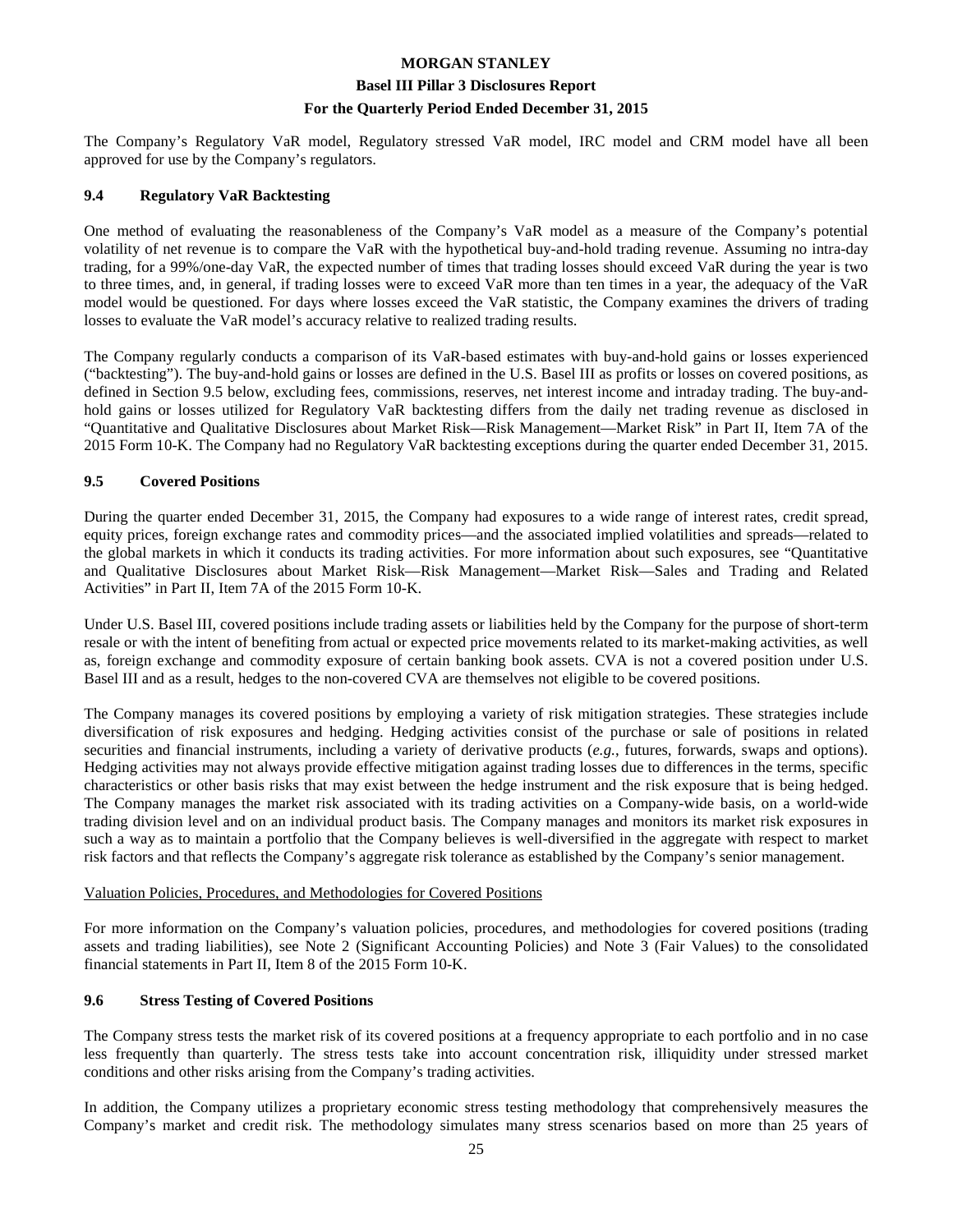#### **Basel III Pillar 3 Disclosures Report**

#### **For the Quarterly Period Ended December 31, 2015**

historical data and attempts to capture the different liquidities of various types of general and specific risks. Event and default risks for relevant credit portfolios are also captured.

Furthermore, as part of the Federal Reserve's annual Comprehensive Capital Analysis and Review, commonly referred to as "CCAR," the Company is required to perform annual capital stress testing under scenarios prescribed by the Federal Reserve. The stress testing results are submitted to the Federal Reserve and a summary of the results under the severely adverse economic scenario is publicly disclosed. For more information on the Company's capital plans and stress tests, see "MD&A—Liquidity and Capital Resources—Regulatory Requirements" in Part II, Item 7 of the 2015 Form 10-K.

# **10 Operational Risk**

As defined by Basel III, operational risk is the risk of loss resulting from inadequate or failed internal processes, people, and systems or from external events (including legal risk but excluding strategic and reputational risk). The Company may incur operational risk across the full scope of its business activities, including revenue-generating activities (*e.g.*, sales and trading) and support and control groups (*e.g.*, information technology and trade processing). For a further discussion of the Company's operational risk, see "Quantitative and Qualitative Disclosures about Market Risk—Risk Management— Operational Risk" in Part II, Item 7A of the 2015 Form 10-K.

As an advanced approach banking organization, the Company is required to compute operational risk RWAs using an advanced measurement approach. The Company has established an operational risk framework to identify, measure, monitor and control risk across the Company. Effective operational risk management is essential to reducing the impact of operational risk incidents and mitigating legal and regulatory risks. The framework is continually evolving to account for changes in the Company and to respond to the changing regulatory and business environment. The Company has implemented operational risk data and assessment systems to monitor and analyze internal and external operational risk events, to assess business environment and internal control factors and to perform scenario analysis. The collected data elements are incorporated in the Company's operational risk capital model. The model encompasses both quantitative and qualitative elements. Internal loss data and scenario analysis results are direct inputs to the capital models, while external operational risk incidents and business environment and internal control factors are evaluated as part of the scenario analysis process. The Company maintains governance, review, and validation processes of its advanced measurement approach framework.

The Company uses the Loss Distribution Approach to model operational risk exposures. In this approach, loss frequency and severity distributions are separately modeled using the Company's internal loss data experience and combined to produce an Aggregate Loss Distribution at various confidence levels over a one-year period. Regulatory Operational Risk capital is calculated at the 99.9% confidence level. The model also includes Scenario Analysis estimates to complement the Internal Loss Data model. Scenario Analysis is a forward-looking systematic process to obtain plausible high severity and low frequency estimates of operational risk losses based on expert opinion. This modeling process is performed separately on each of the units of measure. The results are aggregated across all units of measure, taking into account diversification, to determine operational risk regulatory capital.

In addition, the Company employs a variety of risk processes and mitigants to manage its operational risk exposures. These include a strong governance framework, a comprehensive risk management program and insurance. The Company continually undertakes measures to improve infrastructure and mitigate operational risk. The goal of the Company's operational risk management framework is to identify and assess significant operational risks and to ensure that appropriate mitigation actions are undertaken. Operational risks and associated risk exposures are assessed relative to the risk tolerance established by the Company's Board of Directors and are prioritized accordingly. The breadth and range of operational risk are such that the types of mitigating activities are wide-ranging. Examples of activities include the enhancing defenses against cyberattacks, use of legal agreements and contracts to transfer and/or limit operational risk exposures; due diligence; implementation of enhanced policies and procedures; exception management processing controls; and segregation of duties.

See "Capital Adequacy" in Section 4 herein for the Company's operational risk RWAs at December 31, 2015.

# **11 Supplementary Leverage Ratio**

The Company and its U.S. Bank Subsidiaries are required to publicly disclose their U.S. Basel III Supplementary Leverage Ratios ("SLR"), which will become effective as a capital standard on January 1, 2018. In addition to the SLR, the Company is also subject to a Tier 1 leverage ratio capital standard that is currently in effect.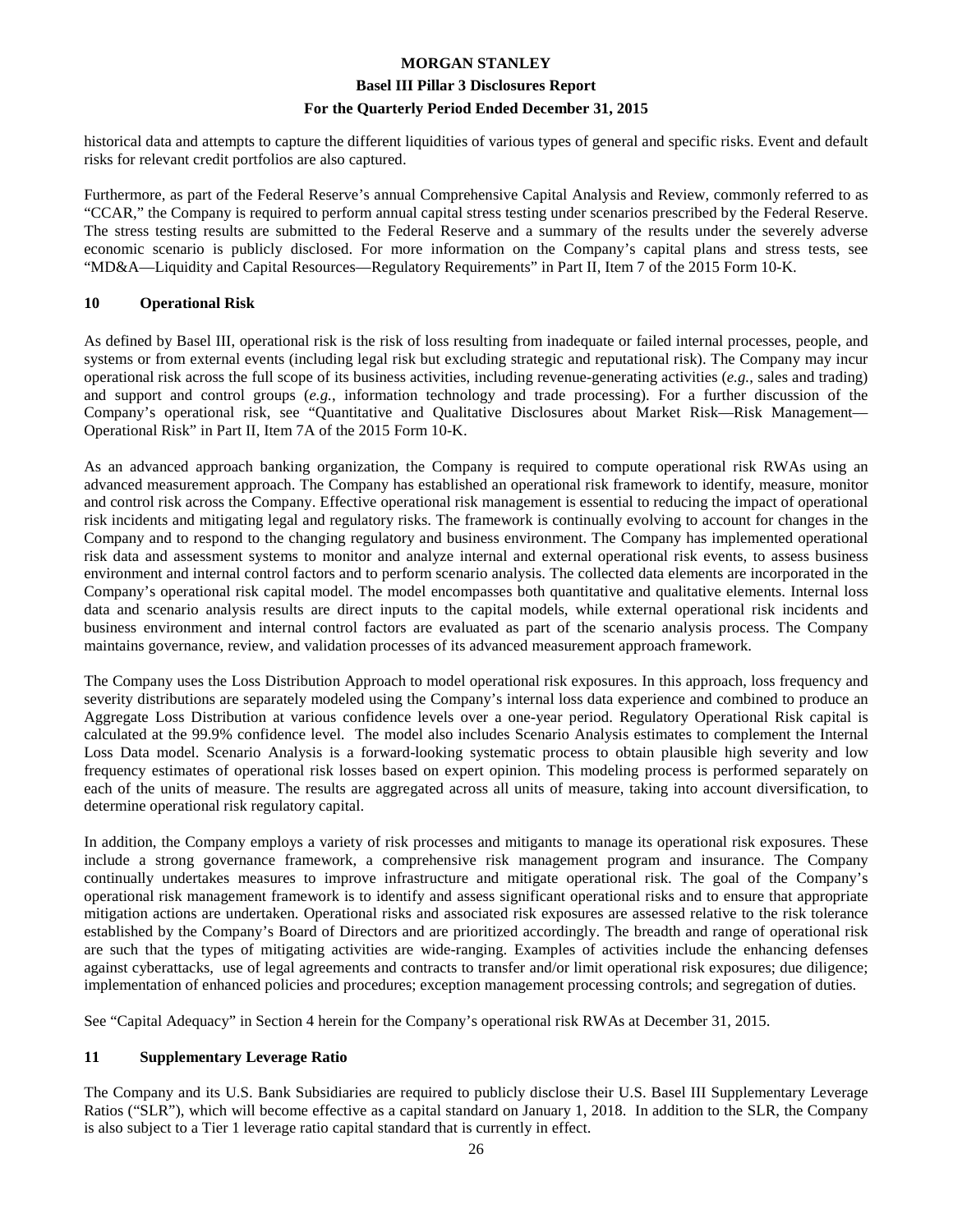The Tier 1 leverage ratio and SLR are capital measures that are both computed under U.S. Basel III transitional rules, with the primary difference between the two being that the SLR denominator includes off-balance sheet exposures. The SLR denominator is calculated for each reporting period based on the average daily balance of consolidated on-balance sheet assets under U.S. GAAP during the calendar quarter less certain amounts deducted from Tier 1 capital at quarter-end. The SLR denominator also includes the arithmetic mean of month-end balances during the calendar quarter of certain off-balance sheet exposures associated with derivatives (including derivatives that are centrally cleared for clients and sold credit protection), repo-style transactions and other off-balance sheet items. For more information on the supplementary leverage ratio, see "MD&A—Liquidity and Capital Resources—Regulatory Requirements—Supplementary Leverage Ratio" in Part II, Item 7 of the 2015 Form 10-K.

*Summary comparison of accounting assets and pro forma supplementary leverage ratio:* The following table presents the consolidated total assets under U.S. GAAP and the pro forma supplementary leverage exposure.

|                                                                                              | At<br>December 31, 2015 |
|----------------------------------------------------------------------------------------------|-------------------------|
|                                                                                              | (dollars in millions)   |
|                                                                                              | 787,465                 |
|                                                                                              | 813,715                 |
| Adjustment for investments in banking, financial, insurance or commercial entities that are  |                         |
| consolidated for accounting purposes but outside the scope of regulatory consolidation       |                         |
| Adjustment for fiduciary assets recognized on balance sheet but excluded from total leverage |                         |
|                                                                                              |                         |
|                                                                                              | 216,317                 |
|                                                                                              | 15,064                  |
|                                                                                              | 62,850                  |
|                                                                                              | (10, 141)               |
|                                                                                              | 1,097,805               |

 $\overline{\phantom{a}}$  , where  $\overline{\phantom{a}}$ (1) Total consolidated on-balance sheet assets under U.S. GAAP.

(2) Computed as the average daily balance of consolidated total assets under U.S. GAAP during the calendar quarter.

(3) Computed as the arithmetic mean of the month-end balances over the calendar quarter.

(4) Reflects adjustments to Tier 1 capital, including disallowed goodwill, transitional intangible assets, certain deferred tax assets, certain investments in the capital instruments of unconsolidated financial institutions and other adjustments.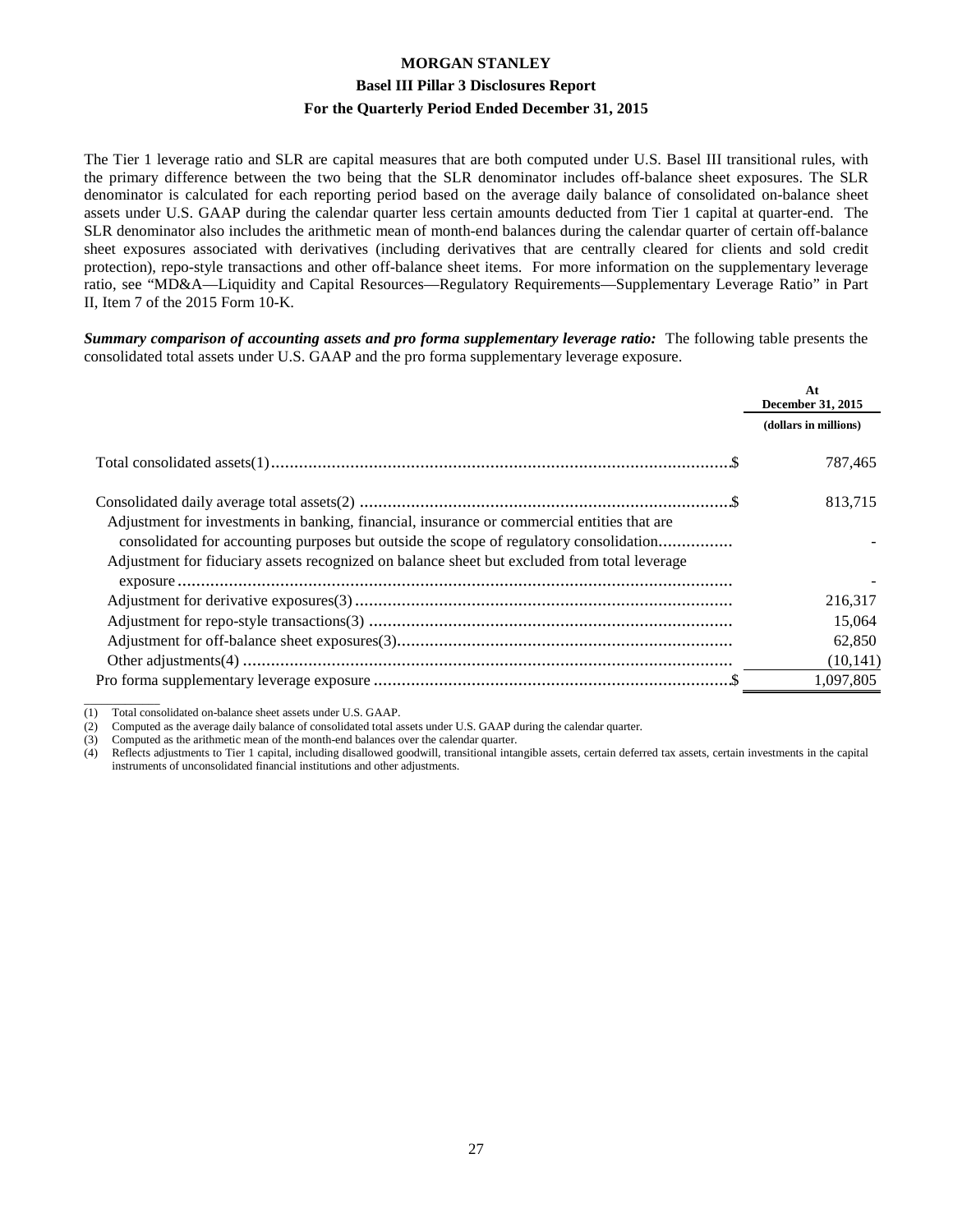# **Basel III Pillar 3 Disclosures Report**

# **For the Quarterly Period Ended December 31, 2015**

*Supplementary leverage ratio:* The following table presents the Company's Tier 1 leverage ratio, as well as the detailed components of the SLR computation, under U.S. Basel III transitional rules.

|                                                                                                                                                                                                                                                                                                                                           | At<br>December 31, 2015 |
|-------------------------------------------------------------------------------------------------------------------------------------------------------------------------------------------------------------------------------------------------------------------------------------------------------------------------------------------|-------------------------|
|                                                                                                                                                                                                                                                                                                                                           | (dollars in millions)   |
| On-balance-sheet exposures                                                                                                                                                                                                                                                                                                                |                         |
| On-balance sheet assets (excluding on-balance sheet assets for repo-style transactions and derivative                                                                                                                                                                                                                                     |                         |
| exposures, but including cash collateral received in derivative transactions)(1) \$                                                                                                                                                                                                                                                       | 532,653                 |
|                                                                                                                                                                                                                                                                                                                                           | (10, 141)               |
| Total on-balance sheet exposures (excluding on-balance sheet assets for repo style                                                                                                                                                                                                                                                        |                         |
| transactions and derivatives exposures, but including cash collateral received in                                                                                                                                                                                                                                                         |                         |
|                                                                                                                                                                                                                                                                                                                                           | 522,512                 |
| Derivative disclosures                                                                                                                                                                                                                                                                                                                    |                         |
|                                                                                                                                                                                                                                                                                                                                           | 30,457                  |
|                                                                                                                                                                                                                                                                                                                                           | 167,526                 |
| Gross-up for cash collateral posted if deducted from the on-balance sheet assets, except for cash                                                                                                                                                                                                                                         |                         |
|                                                                                                                                                                                                                                                                                                                                           | 6,173                   |
| Less: Deductions of receivable assets for cash variation margin posted in derivative                                                                                                                                                                                                                                                      |                         |
|                                                                                                                                                                                                                                                                                                                                           |                         |
|                                                                                                                                                                                                                                                                                                                                           |                         |
|                                                                                                                                                                                                                                                                                                                                           | 793,170                 |
| Less: Effective notional principal amount offsets and PFE adjustments for sold credit                                                                                                                                                                                                                                                     |                         |
|                                                                                                                                                                                                                                                                                                                                           | (750, 552)              |
|                                                                                                                                                                                                                                                                                                                                           | 246,774                 |
| Repo-style transactions<br>On-balance sheet assets for repo-style transactions, including the gross value of receivables for<br>reverse repurchase transactions and the value of securities that qualified for sales treatment, and<br>excluding the value of securities received in a security-for-security repo-style transaction where |                         |
| Less: Reduction of the gross value of receivables in reverse repurchase transactions by cash                                                                                                                                                                                                                                              | 316,950                 |
|                                                                                                                                                                                                                                                                                                                                           | (66, 345)               |
|                                                                                                                                                                                                                                                                                                                                           | 15,064                  |
| Exposure for repo-style transactions where a banking organization acts as an agent                                                                                                                                                                                                                                                        |                         |
|                                                                                                                                                                                                                                                                                                                                           | 265,669                 |
| Other off-balance sheet exposures                                                                                                                                                                                                                                                                                                         |                         |
|                                                                                                                                                                                                                                                                                                                                           | 130,811                 |
|                                                                                                                                                                                                                                                                                                                                           | (67, 961)               |
|                                                                                                                                                                                                                                                                                                                                           | 62,850                  |
|                                                                                                                                                                                                                                                                                                                                           |                         |
|                                                                                                                                                                                                                                                                                                                                           | 1,097,805               |
|                                                                                                                                                                                                                                                                                                                                           | 66,722                  |
|                                                                                                                                                                                                                                                                                                                                           | 6.1%                    |
|                                                                                                                                                                                                                                                                                                                                           | 8.3%                    |

 $\overline{\phantom{a}}$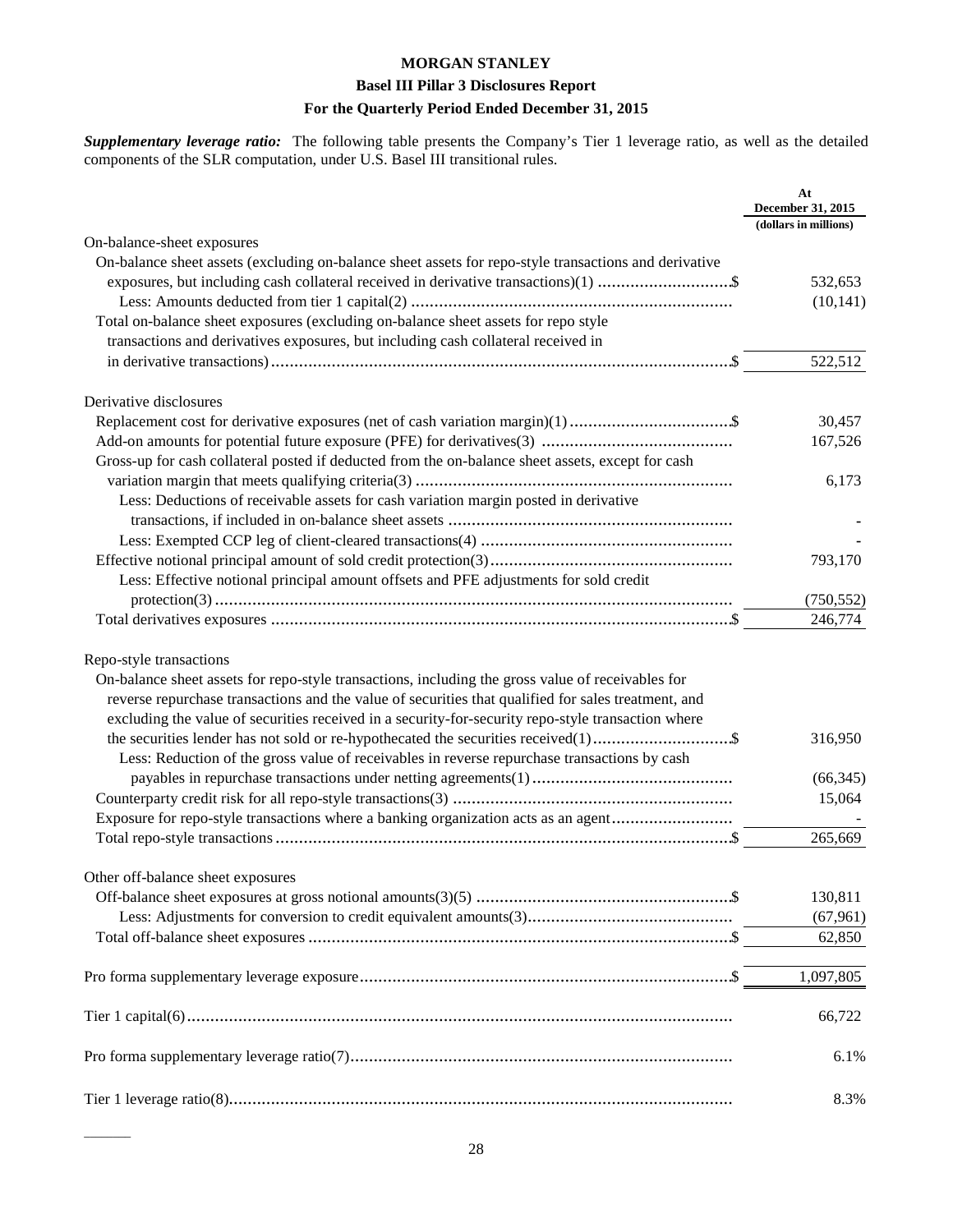#### **Basel III Pillar 3 Disclosures Report**

#### **For the Quarterly Period Ended December 31, 2015**

- (1) Computed as the average daily balance of consolidated total assets under U.S. GAAP during the calendar quarter.<br>(2) Reflects adjustments to Tier 1 capital, including disallowed goodwill, transitional intangible assets,
- Reflects adjustments to Tier 1 capital, including disallowed goodwill, transitional intangible assets, certain deferred tax assets, certain investments in the capital instrument of unconsolidated financial institutions and other adjustments.
- (3) Computed as the arithmetic mean of the month-end balances over the calendar quarter.
- (4) In accordance with U.S. GAAP, the Central Counterparty (CCP)-facing leg of client-cleared transactions is not included in on-balance sheet asset; therefore, an adjustment is not required under the SLR rules.
- (5) Off-balance sheet exposures primarily include lending commitments, forward starting reverse repurchase agreements, standby letters of credit and other unfunded commitments and guarantees.
- (6) Amount represents Tier 1 capital calculated under U.S. Basel III transitional rules.
- (7) The supplementary leverage ratio equals Tier 1 capital (calculated under U.S. Basel III transitional rules) divided by the pro forma supplementary leverage exposure.
- (8) The Tier 1 leverage ratio equals Tier 1 capital (calculated under U.S. Basel III transitional rules) divided by the average daily balance of consolidated on-balance sheet assets under U.S. GAAP during the calendar quarter, adjusted for disallowed goodwill, transitional intangible assets, certain deferred tax assets, certain investments in the capital instruments of unconsolidated financial institutions and other adjustments in accordance with U.S. Basel III rules.